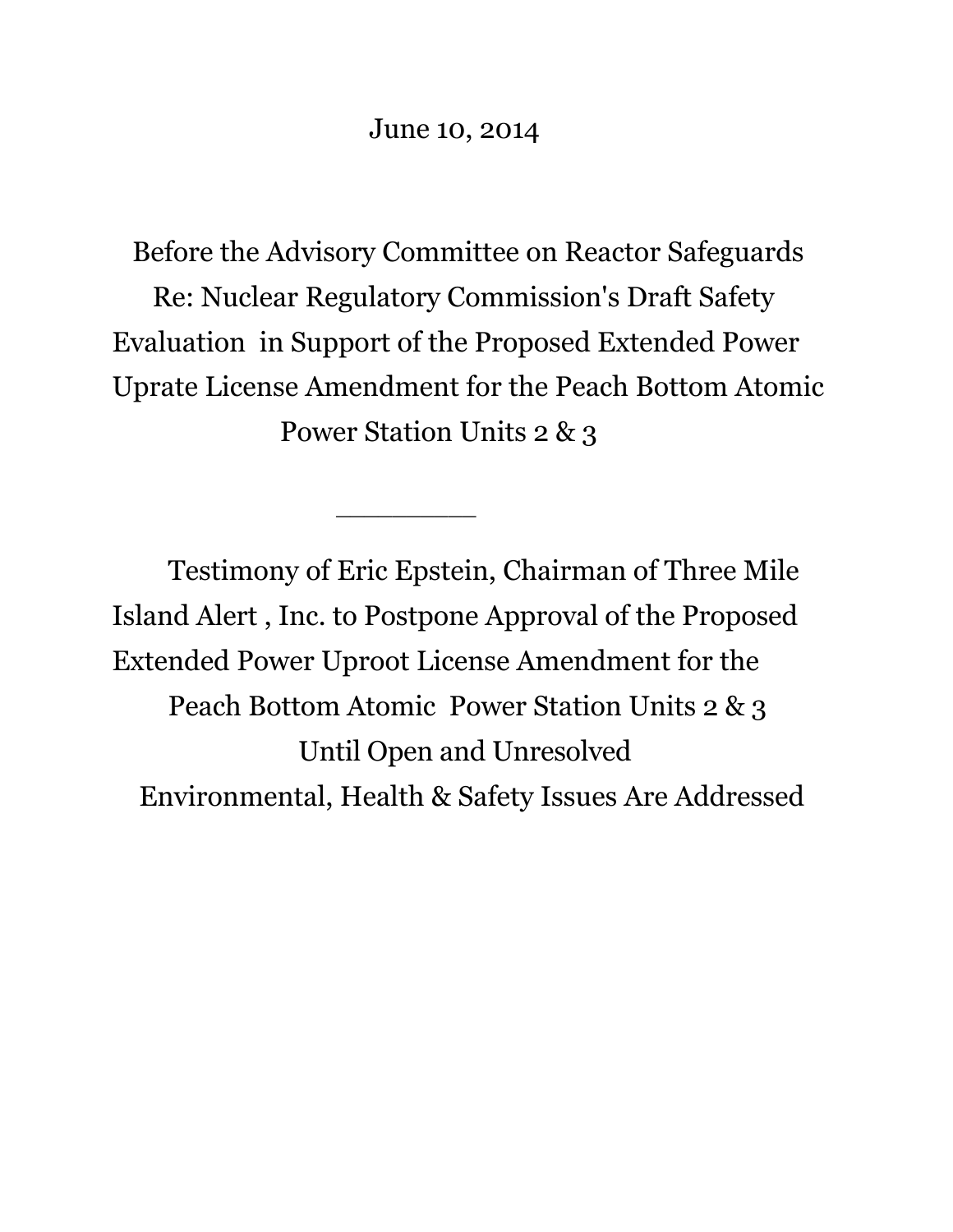# I. Introduction.

The Peach Bottom Atomic Power Station ("Peach Bottom") located in southern York County, Pennsylvania is co-owned by ("Exelon") based in Illinois and Public Service and Gas ("PS&G") of New Jersey.

Philadelphia Electric's ("PECO") applied for a license to operate the Peach Bottom Atomic Power Station in July, 1960. The application was approved by the Atomic Energy Commission ("AEC").

Peach Bottom-1 was a 40 megawatt ("MWt"), High Temperature Graphite Moderated reactor that operated from 1966-1974.

Peach Bottom 2 & 3 are Boiling Water Reactor designed by General Electric and engineered by Bechtel. Both plants use a Mark 1 containment system. Peach Bottom 2's initial capacity was 1,159 MWt. Peach Bottom 2's capacity was initially set at 1,035 Net MWt for a total capacity of 2,194 MWt.

The construction permit for PBAPS, Units 2 and 3, was issued by the AEC on January 31, 1968. Both units were evaluated against the thencurrent AEC draft of the 27 General Design Criteria ("GDC") issued in November 1965.

On July 11, 1967, the AEC published for public comment, in the *Federal Register* (32 FR 10213), a revised and expanded set of 70 draft GDC. The licensee concluded that PBAPS, Units 2 and 3, conforms to the intent of the draft GDC."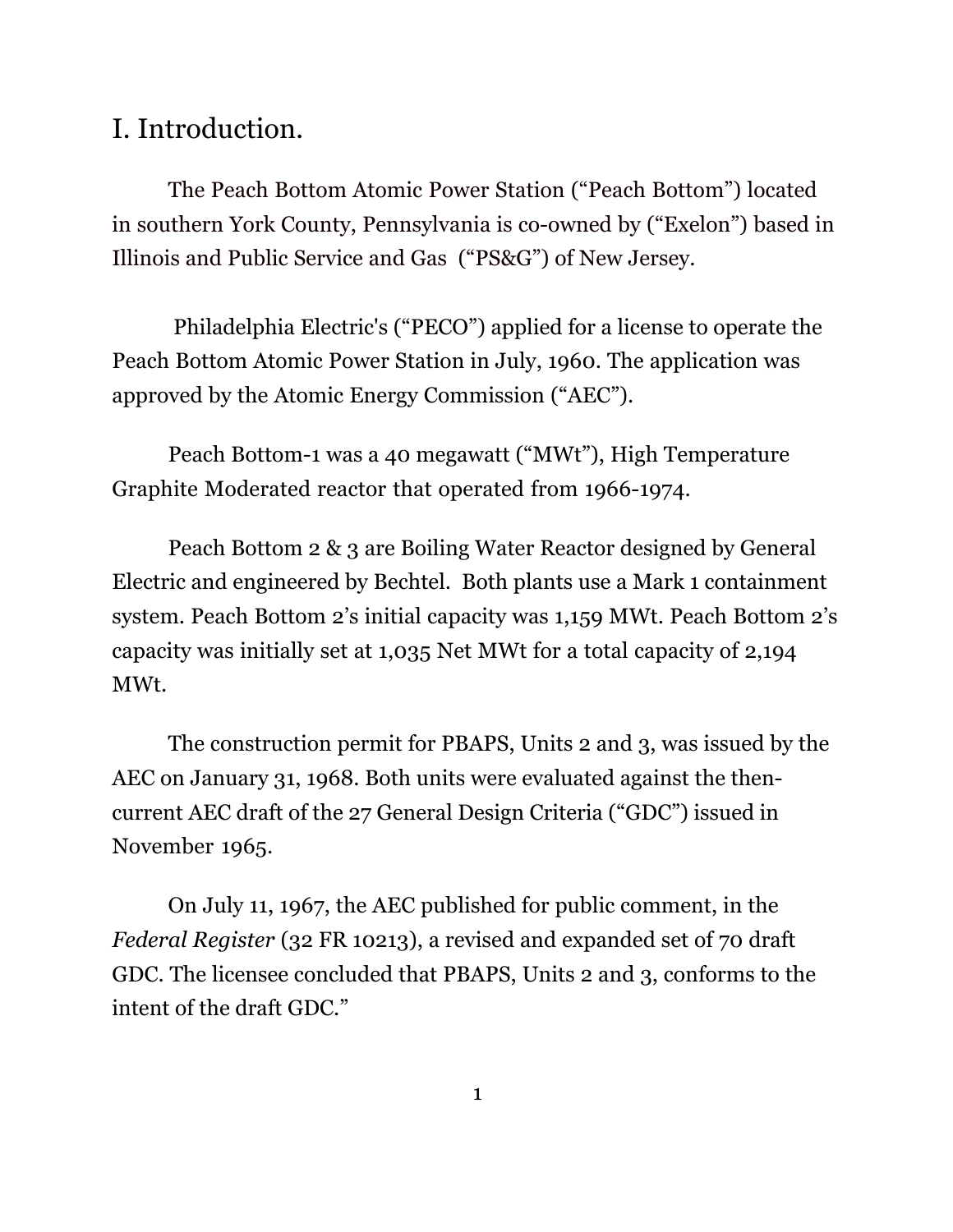On February 20, 1971, the AEC published in the *Federal Register* a final rule that added Appendix A to Title 10 of the *Code of Federal Regulations* (10 CFR) Part 50, "General Design Criteria for Nuclear Power Plants".

The NRC decided not to apply the final GDC to plants with construction permits issued prior to May 21, 1971.

Unit 2 and Unit 3 began operation in July, 1974, but had their licensees extended by the Nuclear Regulatory Commission ("NRC") and are expected to operate though 2034.

On March 31, 1987, PECO was ordered by the Nuclear Regulatory Commission to shutdown Peach Bottom 2 and 3 on due to operator misconduct, corporate malfeasance and blatant disregard for the health and safety of area.

On February 3, 1988 , John H. Austin resigned as president of PECO after a unusually critical report by the Institute of Nuclear Power Operations (INPO) was published. The report asserted that Peach Bottom "was an embarrassment to the industry and to the nation." Zack T. Pate, president of INPO, added, "The grossly unprofessional behavior by a wide range of shift personnel ... reflects a major breakdown in the management of a nuclear facility."

On February 1, 1989, the NRC staff recommended that nuclear power plants that utilize the Mark 1 containment shell, modify the structure to reduce the risk of failure during a serious accident. PECO said it would make the \$2 to \$5 million changes only if the NRC.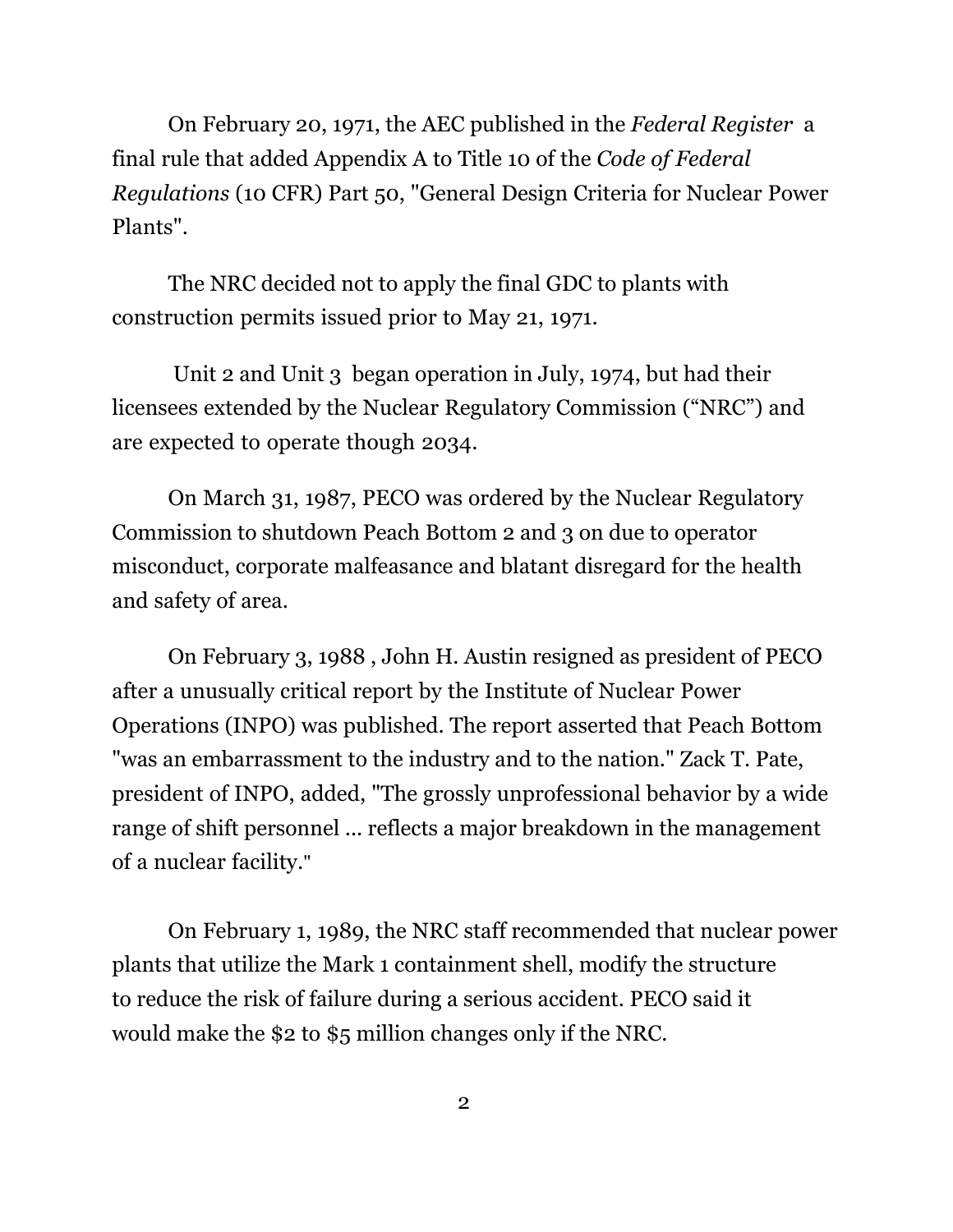Commission makes the modifications a requirement. This was the second time in two years that the NRC staff has advised the Commission to make changes to the Mark 1 containment structure.

The NRC released a report on June 21, 1989 relating to Mark 1 containment buildings entitled "Severe Accident Risks: An Assessment for Five U.S. Nuclear Plants." The NRC's six-member panel were evenly divided as to whether the Mark 1 containment would be breached during a serious accident. "The NRC decided not to order immediate changes in the Mark 1 containment." Yet half of the panel stated "with near certainty" the Peach Bottom's containment structure would fail during a core melt accident.

 On April 21, 2000, the NRC approved the transfer of the Peach Bottom licenses from Delmarva Power and Light Company and Atlantic City Electric Company to PECO and PSEG Nuclear LLC.

By 2002, the NRC had approved Measurement Uncertainty Recapture Uprates and Stretch Uprates for Peach Bottom 2 & 3. The proposed amendments would authorize an increase in the maximum reactor power level from 3,514 megawatts thermal (MWt) to 3,951 MWt.

On August 2, 2005 Exelon Generation Company, LLC, on behalf of itself and PSEG Nuclear LLC, filed to acquire 100% of the facility following approval of the proposed license transfers.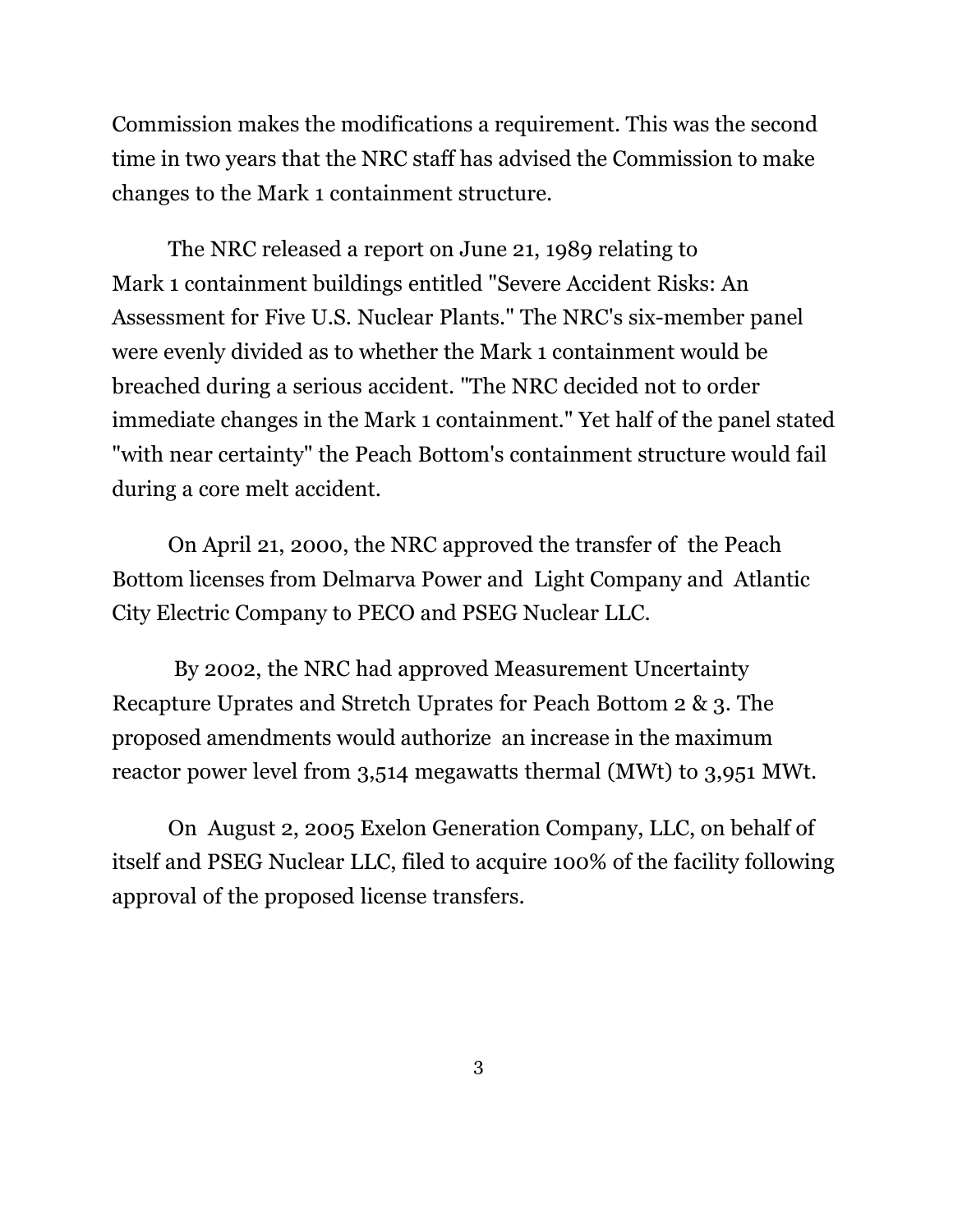In December, 2006 Exelon was fined \$640,000 by the Susquehanna River Basin Commission ("SRBC") for water violations at Peach Bottom related to water use and power uprates. (SRBC, Docket #: 20061209). Exelon failed to seek the Commission's approval for any change in their processes that required them to increase water usage by 100,000 gallons a day.

Peach Bottom nuclear units were licensed to operate for 40 years and designed to produce 2,194 net MWt. Forty years later, the plants' operational lives have been extended by an additional twenty years and their combined capacity will increase to 3,951 MWt.

# II. History of Power Uprates at Peach Bottom Atomic Power Station Units 2 & 3

 Peach Bottom 2 received approval for a5% stretch uprate or 165 MWt increase on October 18, 1994. Peach Bottom 3 received approval for a 5% stretch uprate or 165 MWt increase on July 18, 1995.

Peach Bottom 2 & 3 received approval for a 1.62% Measurement Uncertainty Recapture ("MUR") uprate or 56 MWt increase on November 22, 2002.

Peach Bottom 2 received approval for a 5% stretch uprate or 165 MWt increase in October 18, 2004.

In December, 2006 Exelon was fined \$640,000 by the Susquehanna River Basin Commission ("SRBC") for water violations at Peach Bottom related to water use and power uprates.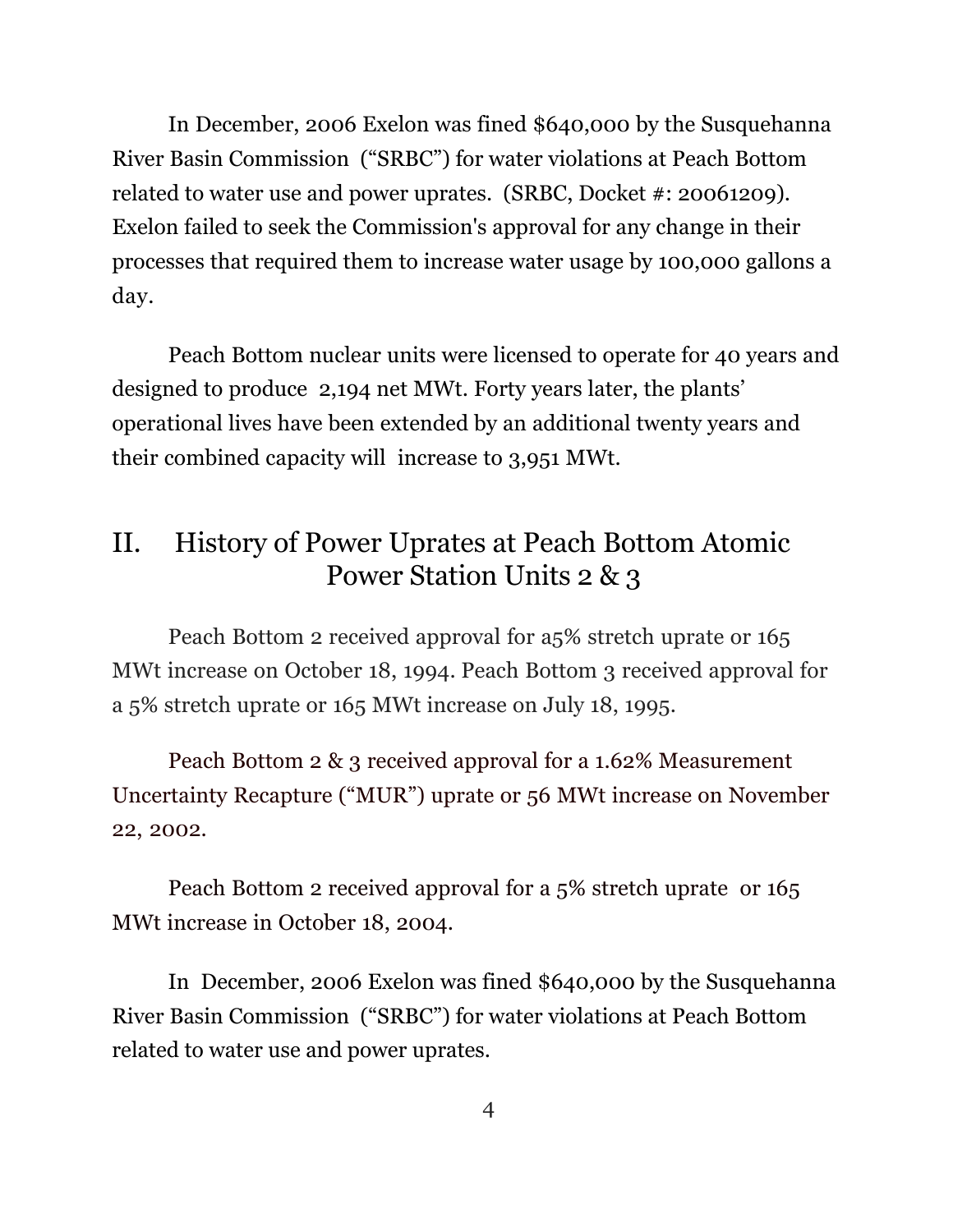On September 28, 2012, Exelon Generation Company, LLC ("Exelon" or "the licensee") submitted a license amendment request for Peach Bottom Atomic Power Station, Units 2 and 3.

 Peach Bottom announced an Extended Power Uprate (EPU) to 3,951 MWt core power for both units, which is 120% of Original Licensed (core) Thermal Power. The project was authorized for full implementation by coowners Exelon and PSEG in July 2012. Implementation of modifications required for the EPU are planned over three refueling outages and during "online periods."

On April 5, 2002, Exelon outlined the projected timeline for approval of License Amendment Request and anticipated approval in May 2014.

In summary, the Extended Power Uprate process has been fluid with many open ended issues only recently closed out or left to future commitments as posted in the Federal Register.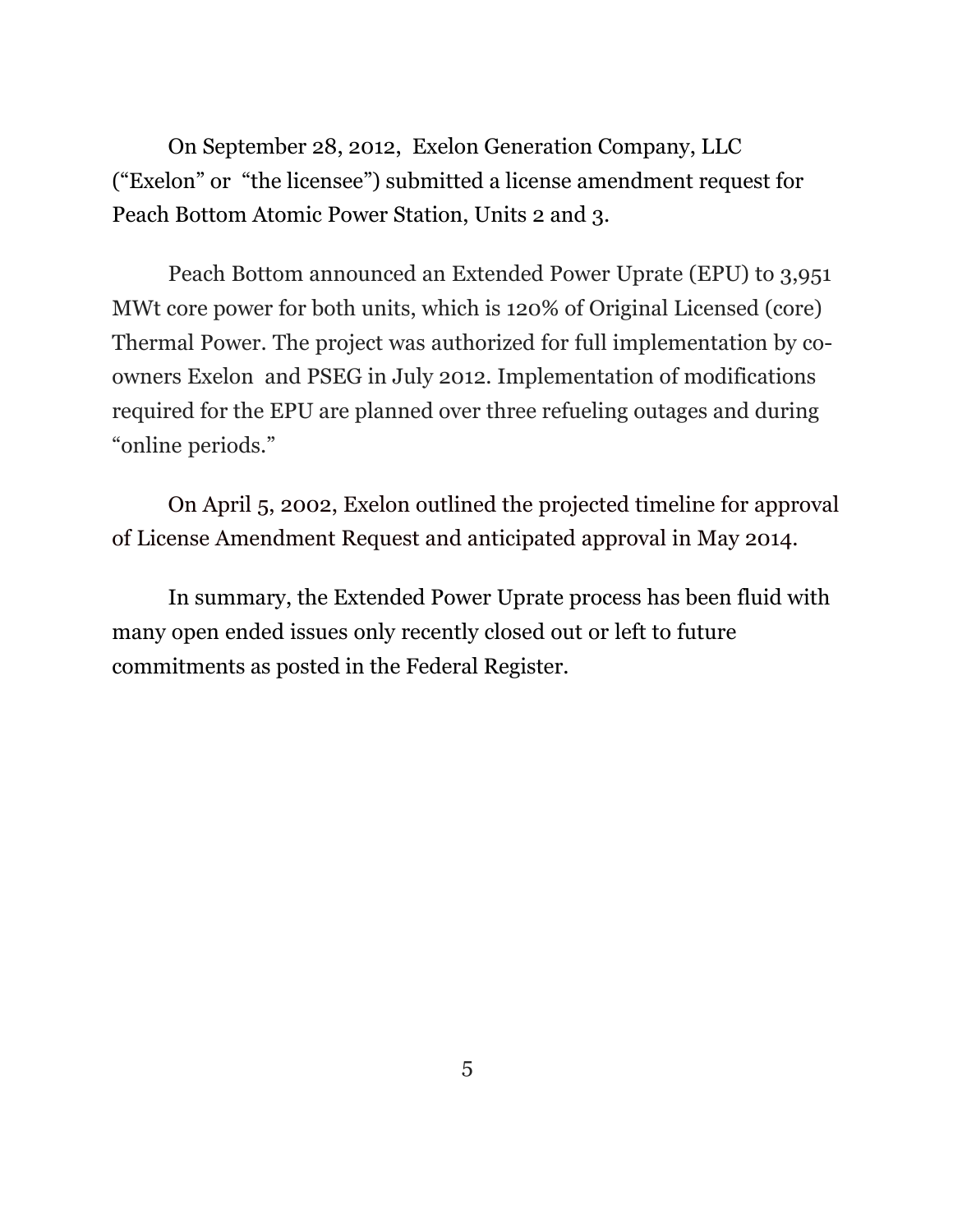# III: Peach Bottom's Environmental Impacts on the Susquehanna River Basin

Peach Bottom does not use a closed-cooling system. The Peach Bottom Atomic Power Station uses and treats potable water from the Susquehanna River. The average daily usage is anywhere from 280,000 to 360,000 gallons per day.

The station does not currently use evaporative cooling towers for cooling needs, but evaporates up to 28 million gallons daily ("mgd") through heat transfer via once-through cooling with water withdrawn from Conowingo Pond. The Peach Bottom Atomic Power Station, located on the west bank of the Conowingo Pond in York County, Pennsylvania and 36 miles from downtown Baltimore- is a two-unit nuclear generating facility that uses water from the Conowingo pond for cooling purposes.

Water shortages on the Lower Susquehanna reached critical levels in the summer of 2002. For the month of August 2002, 66 of 67 Pennsylvania counties had below normal precipitation On August 9th, 2002, Governor Schweiker extended the drought emergency for 14 counties across Southcentral and Southeast Pennsylvania. Precipitation deficits at or exceeding 10.0 inches were recorded in several counties, included Dauphin County. The greatest deficit of 14.6 inches was in Lancaster County, and departures from normal precipitation range included 0.0 inches in York County. Peach Bottom is located in Lancaster and York Counties while Three Mile Island is situated in Dauphin and Lancaster Counties. (Pennsylvania Department of Environmental Protection, *Drought Report*  and *Drought Conditions Summary*, August-September, 2002).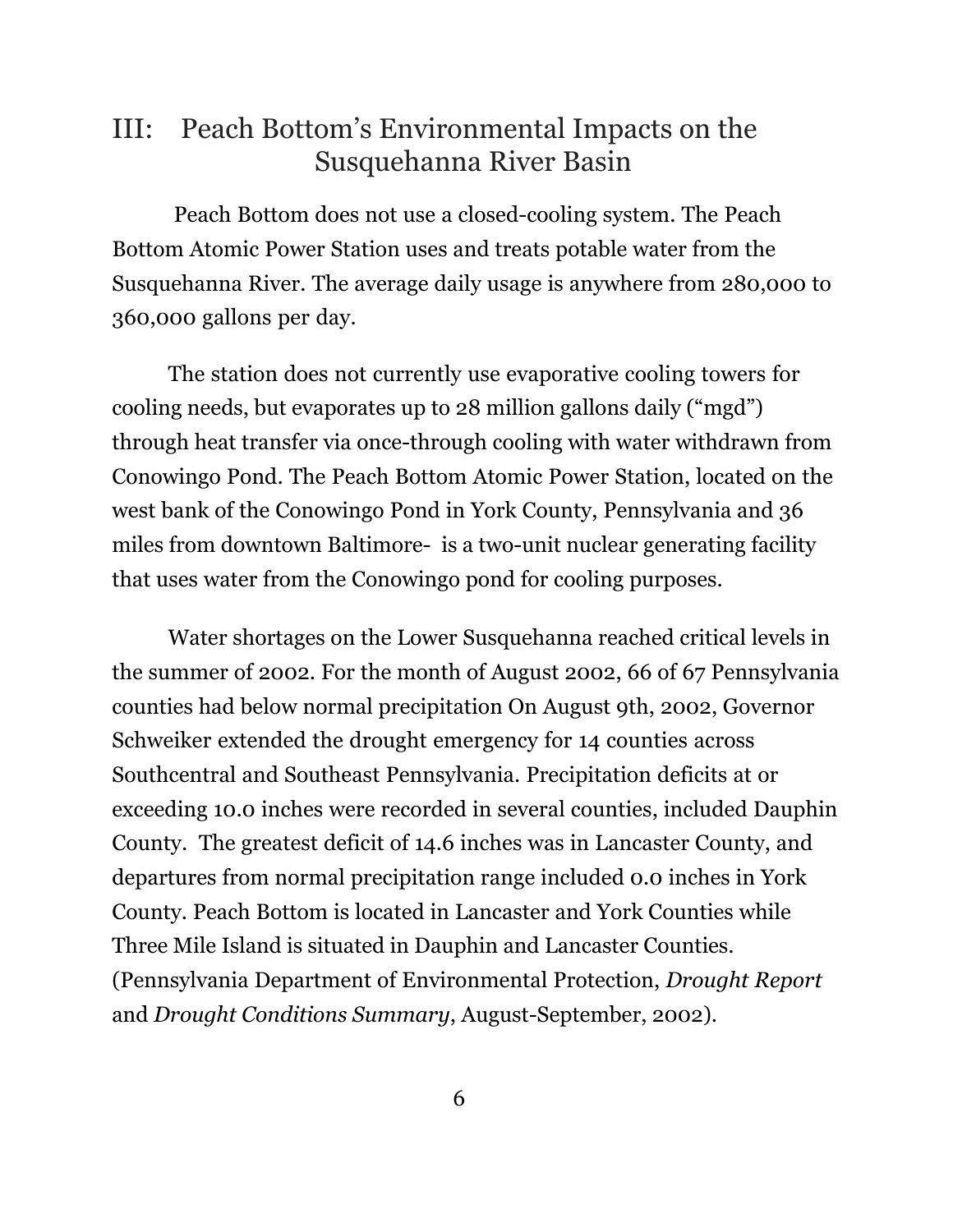Ten years later in April 2012, the Susquehanna River reached record seasonal lows matching drought conditions of 1910 and 1946. U.S. Geological Survey analysis showed stream flows at hydrological emergency levels in 42 of the state's 67 counties as of Monday. Another 10 counties were at warning levels, and another 12 at watch level. Only three were normal or above. Groundwater levels are at emergency levels in 13 counties. The SRBC began issuing temporary orders to cease water withdrawals in February, 2012.

The Lower Susquehanna River is impacted abnormal weather conditions. For example, "periods of drought or extended periods of low flow can adversely affect the ability of the dam to meet minimum flow and summertime pond level minimums. In addition, due to high ambient and water temperatures and low flow, maintaining the minimum dissolved oxygen requirement is also challenging. These situations can further be compounded if the flows coming into the pond as measured at the Marietta gage do not equal the flow outfalls. This not only affects the dam, but also the water supply companies and Peach Bottom Atomic Power Station due to the loss of pond level. Additionally, recreational boating and marina operation becomes severely hampered due to low water levels. ("Conowingo Pond Management Plan," *Publication No. 242* , June 2006, p. 71.)

The Susquehanna Ricer Basin is flood prone. "Since record-keeping began 200 years ago, the Susquehanna River has proven one of the most flood-prone watersheds in the nation. The watershed encompasses 27,510 square miles and extends from New York to Pennsylvania to the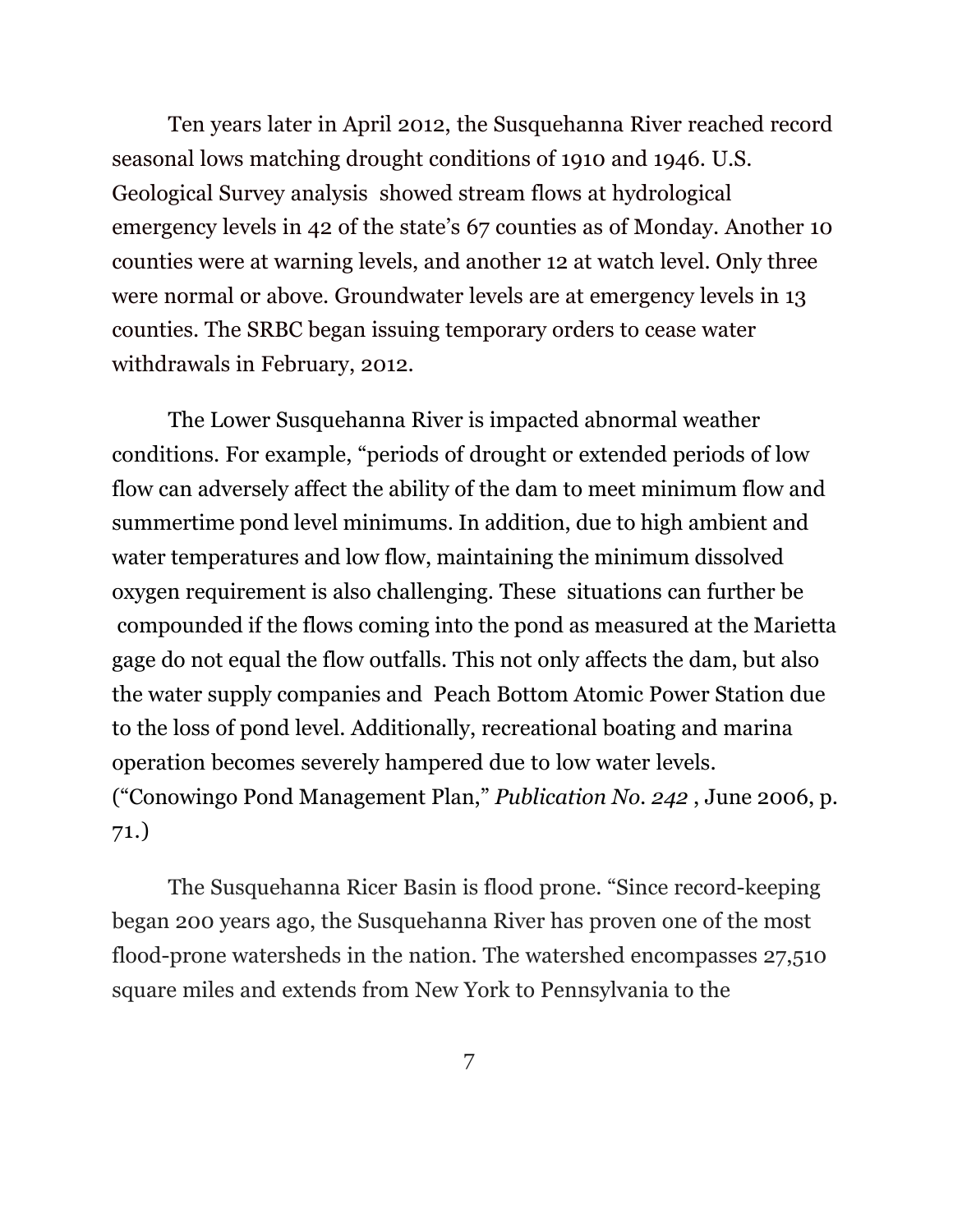Chesapeake Bay in Maryland – where nearly 4 million people live...Of the 1,400 communities in the river basin, 1,160 have residents who live in flood-prone areas." (7th Annual Susquehanna River Symposium, Bucknell University, October 12-13, 2012)

Extreme weather events occur with more frequency including Tropical Storm Lee in 2011. Additionally, droughts have become more common in the Susquehanna River Basin.

Unlike other consumptive user i n the summer of 2002, Peach Bottom, did not "conserve" water until the plant was forced to close to address a massive fish kill. On August 30, 2002, high differential pressures on the circulating water intake screens forced the manual shut down of Peach Bottom. "The problem was caused by a sudden surge in the amount of fish (Gizzard Shad) that entered the intake canal and clogged the screens. Unit 3 power was returned to 100 percent following cleaning of the circulating water screens and restating of the 3'A' circulating water pump." (Nuclear Regulatory Commission, IR-50-277/02-05; 50-278/02- 05).

Five years later in the summer of 2007, Peach Bottom-2 & 3 was detected returning water to the Susquehanna River at temperatures in excess of 110 degrees.

Communities and ecosystems that depend on limited water resources are adversely affected by "normal operating conditions" at nuclear stations.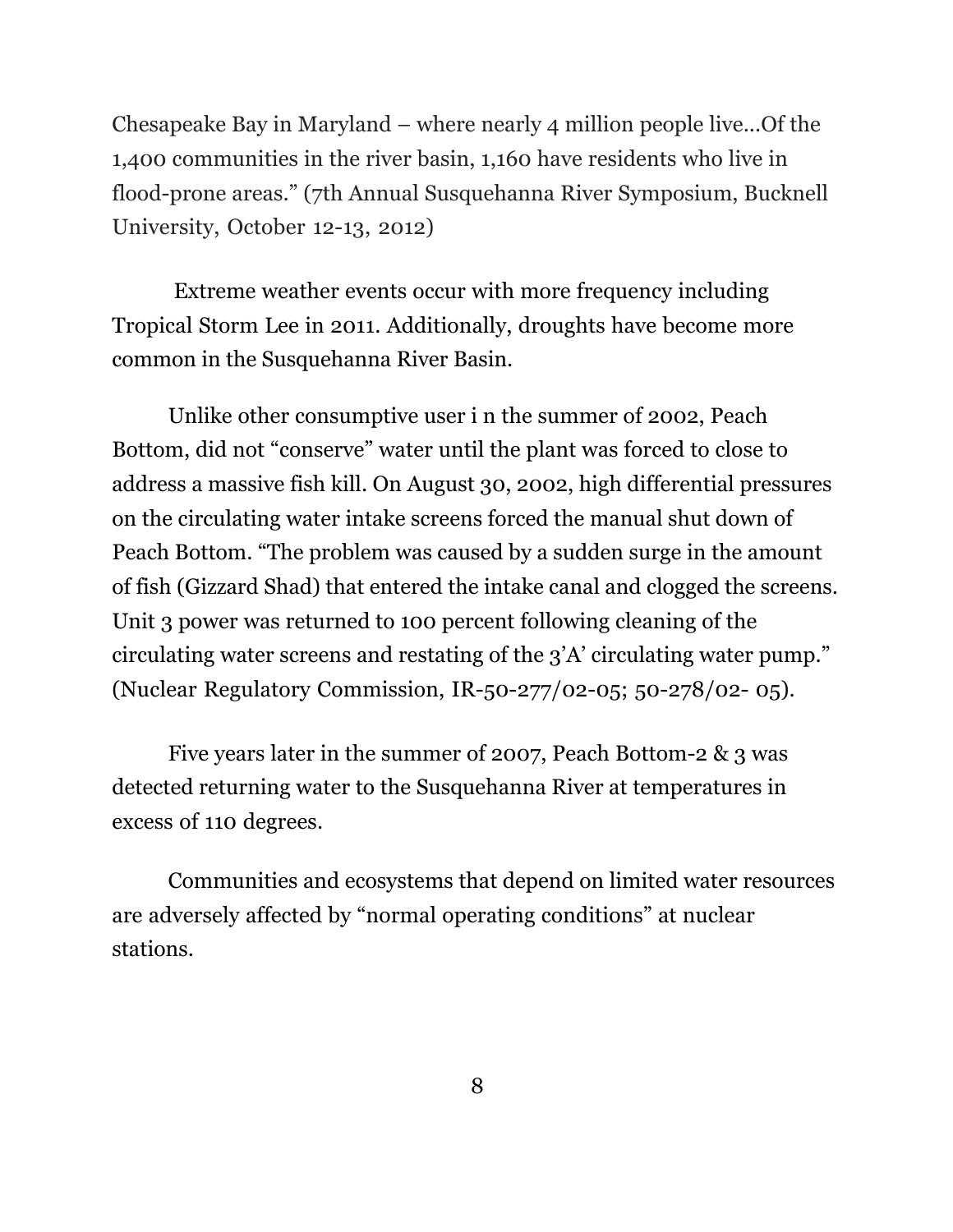The Conowingo Pond also plays a cortical role in Peach Bottom's water intake. Declining pond levels threaten Peach Bottom's cooling water intake, recreational use of the Conowingo pond, shore habitat levels, and downstream flows. As drought conditions continue, the operators continue to generate hydroelectricity as much as possible using the water available to them, but it becomes a secondary concern. The primary concern becomes the depletion of storage in the pond and safeguarding the ability of the pond to continue to make adequate releases during low flow events of extended duration." ("Conowingo Pond Management Plan," *Publication No. 242* June 2006 p. 21.)

"The Conowingo pond provides a mixed warm water recreational fishery for largemouth and small mouth bass, channel catfish, white crappie, bluegill, and to lesser degrees, striped bass, walleye and carp. The most abundant fish in the Conowingo pond is the gizzard shad. Bass fishing tournaments are commonplace during the open season. Steep, wooded slopes and railroad postings limit shoreline and boat access. The heated effluent from Peach Bottom Atomic Power Station attracts game fish during the winter and extends the open-water fishing season. ("Conowingo Pond Management Plan**,"** *Publication No. 242*, June 2006, p. 13).

"Millions of fish (game and consumable), fish eggs, shellfish and other organisms are sucked out of the Lower Susquehanna River and killed by nuclear power plants annually. It is hard to know just what the impact on fisheries is, because cool water intakes have been under the radar screen compared to some types of pollution, said Pennsylvania Fish and Boat Commission aquatics resources chief Leroy Young." (Ad Crable, *Intelligencer Journal*, January 15, 2005).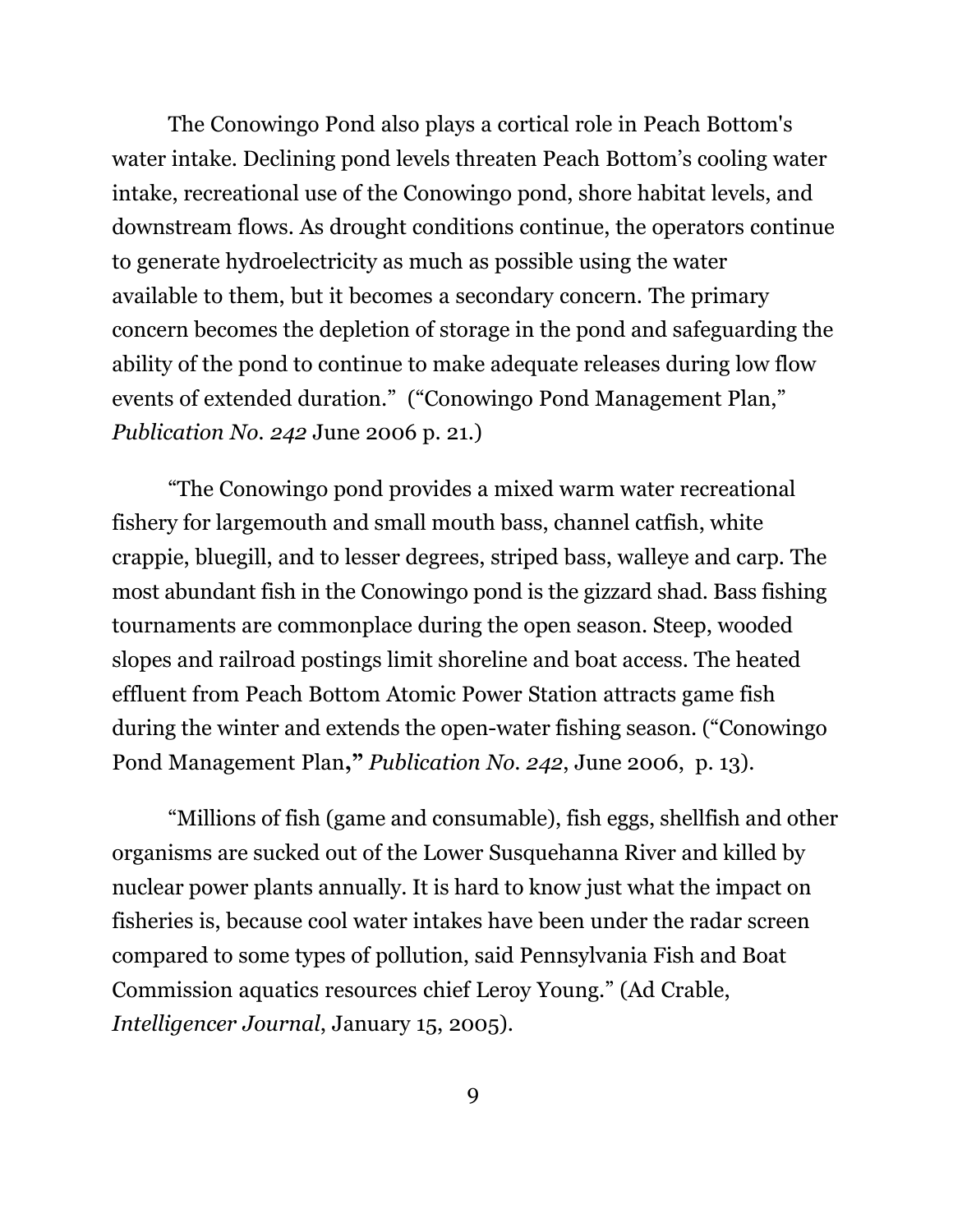A former Peach Bottom nuclear plant employee said he was "sickened" by the large numbers of sport fish he saw sucked out of the Susquehanna. "When the water comes in, fish would swim in through tunnels and swim into wire baskets," said the man who lives in southern Lancaster County and asked that his name not be used. "There were hundreds and hundreds of fish killed each day. Stripers and bass and walleye and gizzard shad and all kinds of fish. It took a forklift to carry them out" (*Intelligencer Journal*, January 15, 2005).

Water use and water consumption - as well as water supply and water chemistry - have direct and indirect relationships with safety related components, plant cooling, and are intimately connected to the health and safety of the Susquehanna River and the regional community.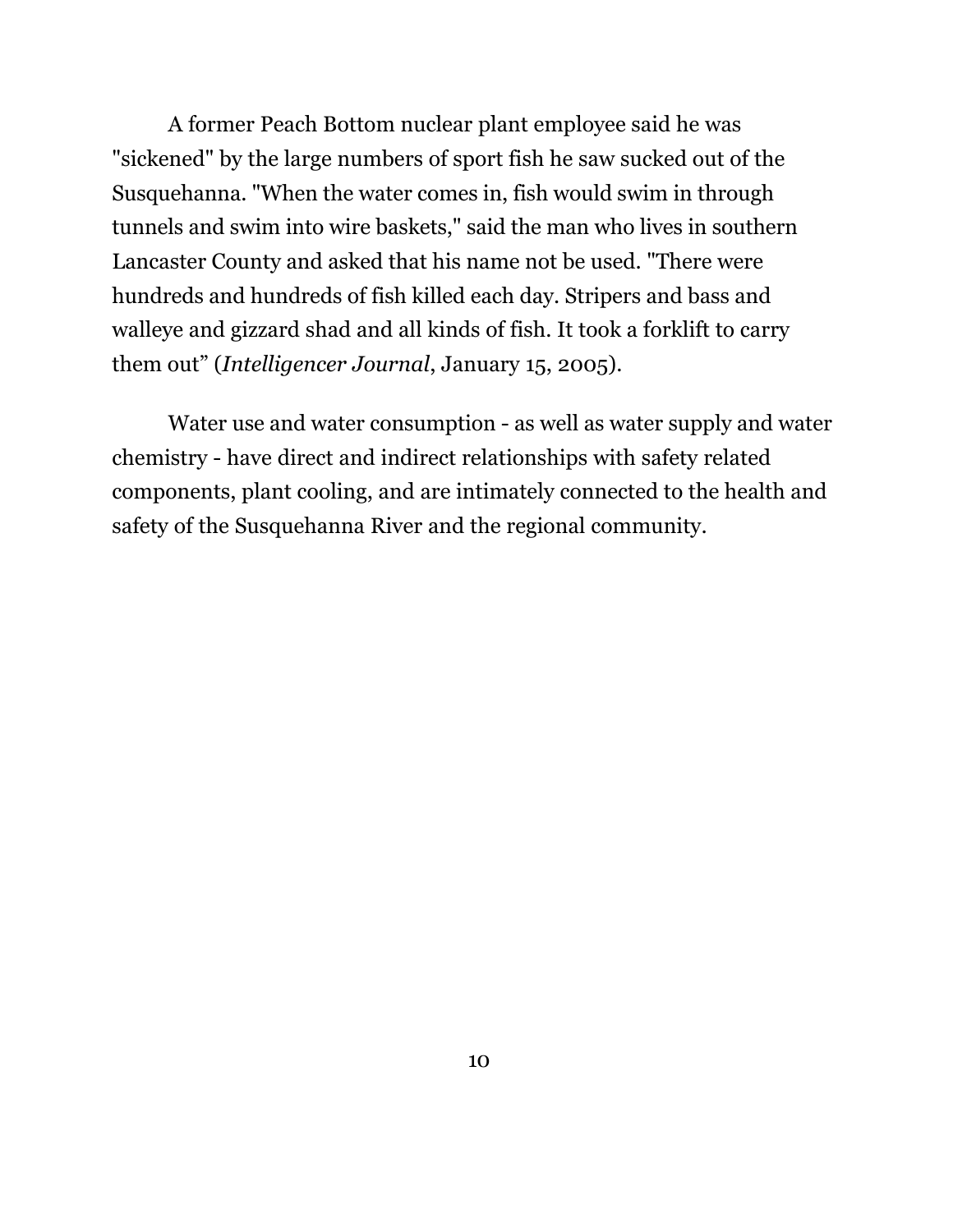# IV. Legal Arguments for Revising the Nuclear Regulatory Commission's Draft Safety Evaluation.

The fragmentation of "regulatory oversight" or the segmentation of a large or cumulative project into smaller components in order to avoid designating the project a major federal action has been held to be unlawful. *City of Rochester v. United States Postal Serv., 541 F.2d 967, 972 (2d Cir. 1976)* .

"To permit non comprehensive consideration of a project divisible into smaller parts, each of which taken alone does not have a significant impact but which taken as a whole has cumulative significant impact, would provide a clear loophole to NEPA."); *Scientists' Inst. for Pub. Information, Inc. v. AEC, 156 U.S. App. D.C. 395, 481 F.2d 1079, 1086n.29, 1086-89 (D.C.Cir. 1973)* (statement required for overall project where individual actions are related logically or geographically). See generally W. Rodgers, Environmental Law ßß 7.7, 7.9 (1977) (discussing problems arising from scope and timing of environmental impact statements).

 Federal and statewide statues can not be unilateral exempted or ignored by coordinated inaction.

Regional water coordination was clearly recognized by the Department of Environmental Protection ("DEP") on June 16, 2007 when the DEP advertised that the Susquehanna River Basin Commission was proposing comprehensive revisions to its regulations governing water withdrawal and consumptive use projects. (Proposed Rules [Federal Register: October 1, 2007 (Volume 72, Number 189) [Page 55711-55712] PART 808.)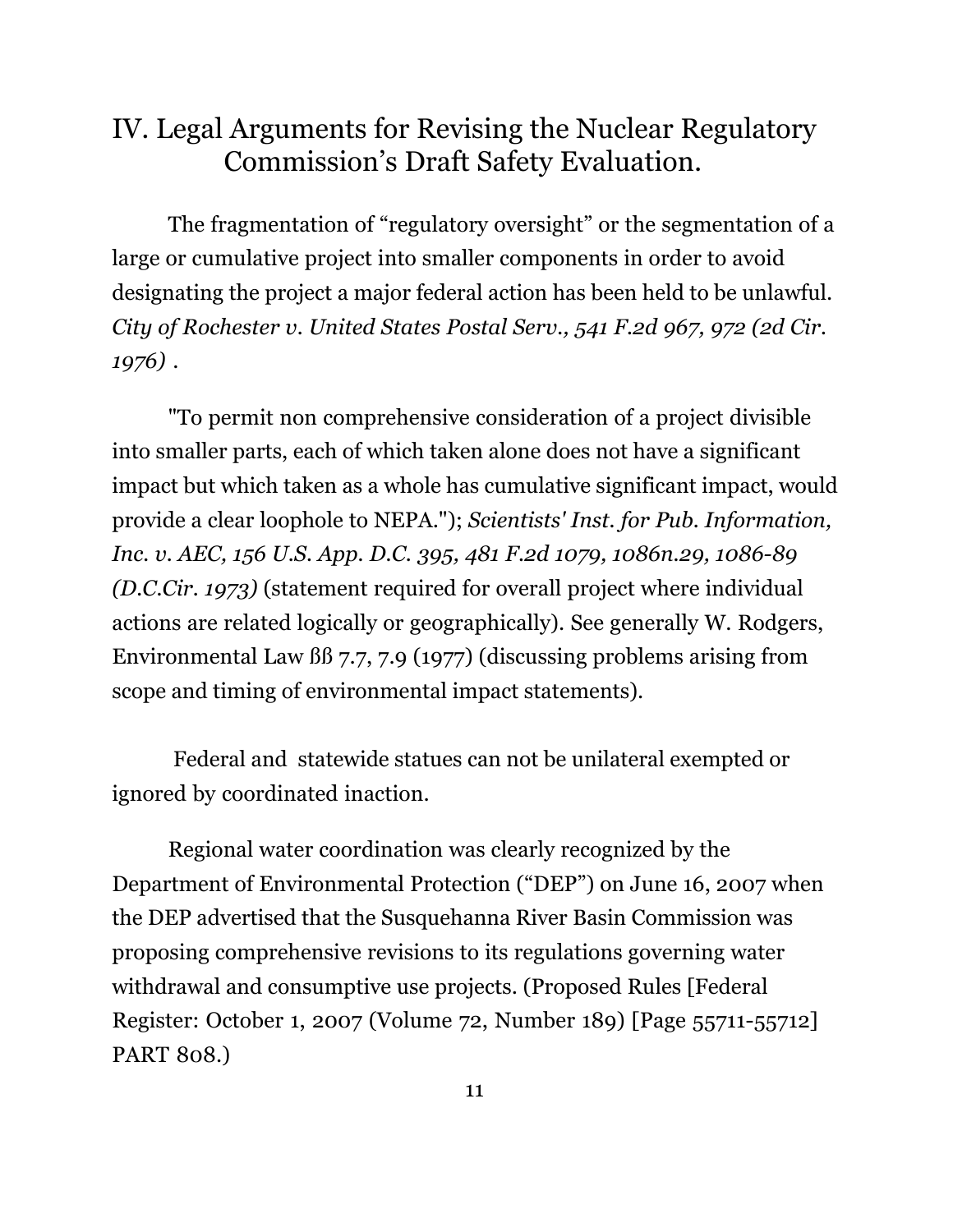The regional changes include a number of markers that the DEP and the NRC must address when consider Exelon's EPU request including a reduce the duration of consumptive use and withdrawal approvals from 25 years to 15; ending the recognition of "pre-compact" or "grandfathered" consumptive uses or withdrawals upon a change of ownership, and no longer allow the transfer of project approvals when a change of ownership occurs; and a require that sponsors of consumptive use projects involving ground or surface water withdrawals request approvals for the consumptive use and the withdrawals.

The SRBC stated, "If additional releases are made from new or existing sources, they will need to be accounted in the monitoring data at the Marietta gage. It will be important to understand how operations of Conowingo Dam will be affected and how existing CU [Consumptive Use] mitigation agreements for Peach Bottom Atomic Power Station and the City of Baltimore could be impacted. Operations of Conowingo Dam are driven by flows at Marietta, as are existing mitigation agreements for the Peach Bottom Atomic Power Station and the City of Baltimore. It will be necessary to specify that those agreements remain in force despite upstream mitigation, and to resolve methodologies for implementing the agreements in instances when upstream mitigation releases are distorting the flow measurements at Marietta. Regardless, Exelon and Baltimore will still be required to mitigate the CU of their projects." (Consumptive Use Mitigation Plan, *Publication No. 253*, March 2008**,** p. 29)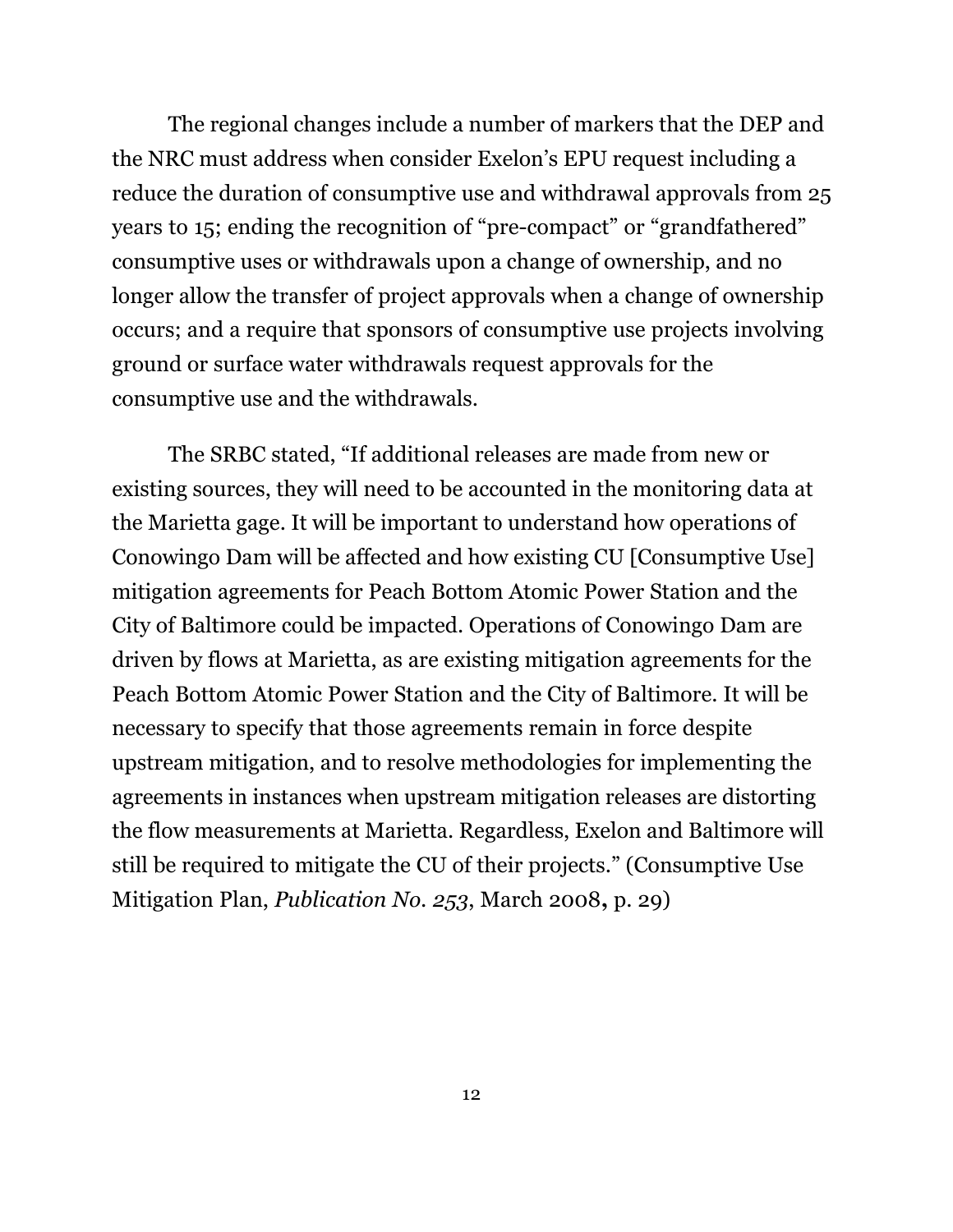The Department of Environmental Protection and the Nuclear Regulatory Commission **exempted** Peach Bottom Atomic Power Station from preparing a final Environmental Impact Statement.

The Final Environmental Impact Statement ("EIS") was concluded by the NRC's predecessor agency - the Atomic Energy Commission - **in 1973** - prior to the Commonwealth of Pennsylvania enactment of aggressive statutes and regulations. Among the legislation passed were the Radiation Act (1984), Chesapeake Bay Commission Agreement Act (1985), Hazardous Site Cleanup Act (1988), Pennsylvania Environmental Stewardship and Water Protection Act (1999) and Act 129 (2008).

 The initial EIS was issued decades prior to the emergence of the Environmental Protection Agency ("EPA") Section 316(b) of the Clean Water Act. EPA issued regulations on the design and operation of intake structures in order to minimize adverse environmental impacts.

EPA promulgated regulations in 2001, 2003, 2006 and 2014. The requirements are included in the National Pollutant Discharge Elimination System ("NPDES") permit regulations, 40 CFR Parts 122 and 125 (Subparts I, J, and N).

The NRC must investigate the impact of the Environmental Protection Agency (EPA) 316 (a) and 316 (b) and establish compliance milestones on applications from nuclear power plants.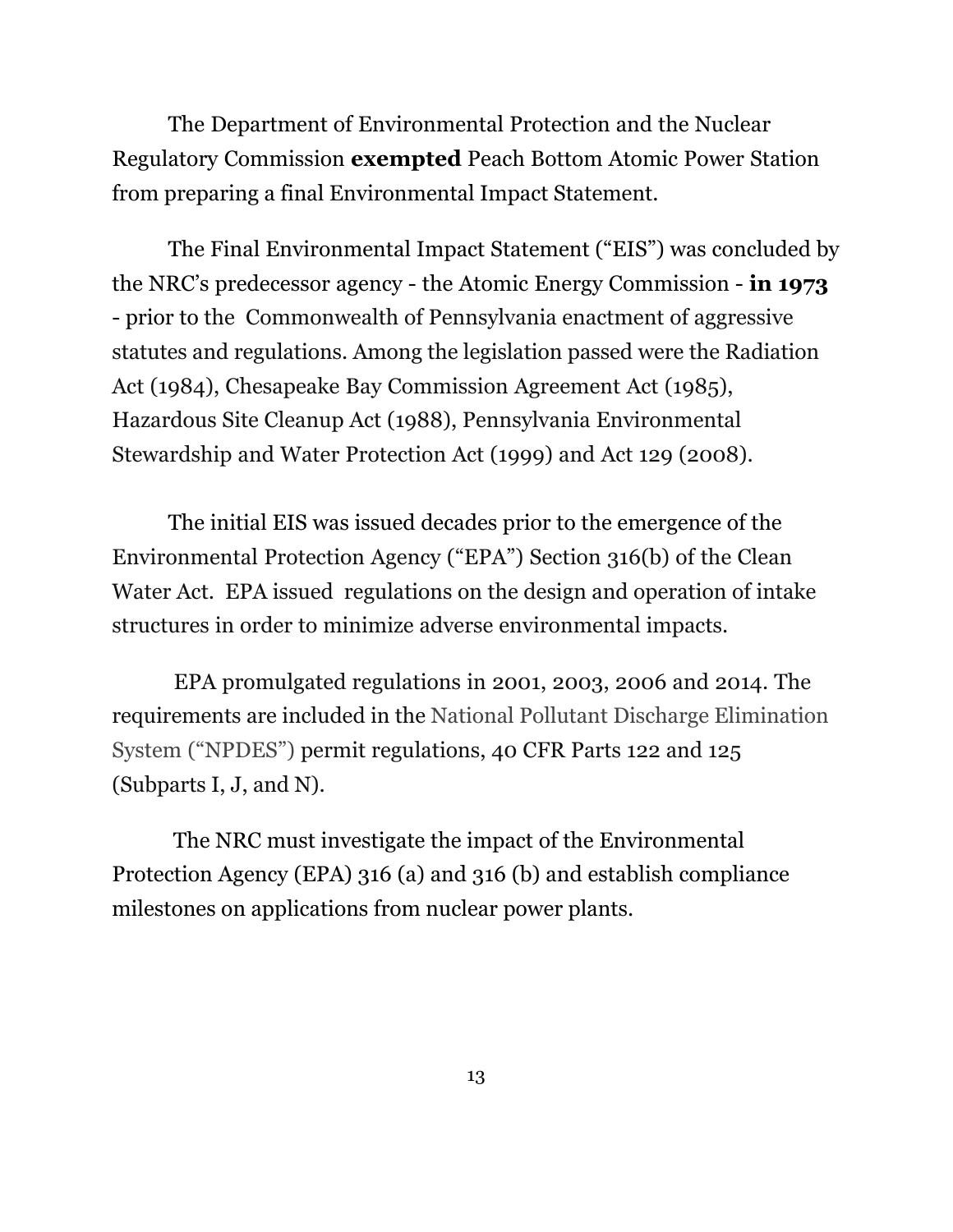Additionally, the traditional implications of the Pennsylvania Public Utility Commission ("Pa PUC") policy and regulations relating to "withdraw and treatment" of water, i.e., referred to as "cost of water" under the Public Utility Code, Title 66, have to be factored in this application absent a PUC proceeding as well as Act 220 water usage guidelines.

 Power generation, cooling and safety are inherently connected. There is no imaginary fence between generation and safety. And there should be no regulatory moat created by artificial safety definitions erected by nuclear regulators.

Neither DEP or NRC can bypass Act 220 of 2002 which "establishes the duty of any person to proceed diligently in complying with orders of the DEP." (Section 3133)

Seasonal flow, Act 220, and the competing demands for limited water resources may make the amount of water available for power generation unreliable. Frequent power decreases and scrams show up as safety indicators and put stress on the nuclear generating stations. The NRC does not compile generation indicators, it analyzes safety indicators, like scrams and power reductions. The uprate clearly has the potential to create safety challenges by abruptly scramming the plant or forcing power reductions to accommodate a water use budget.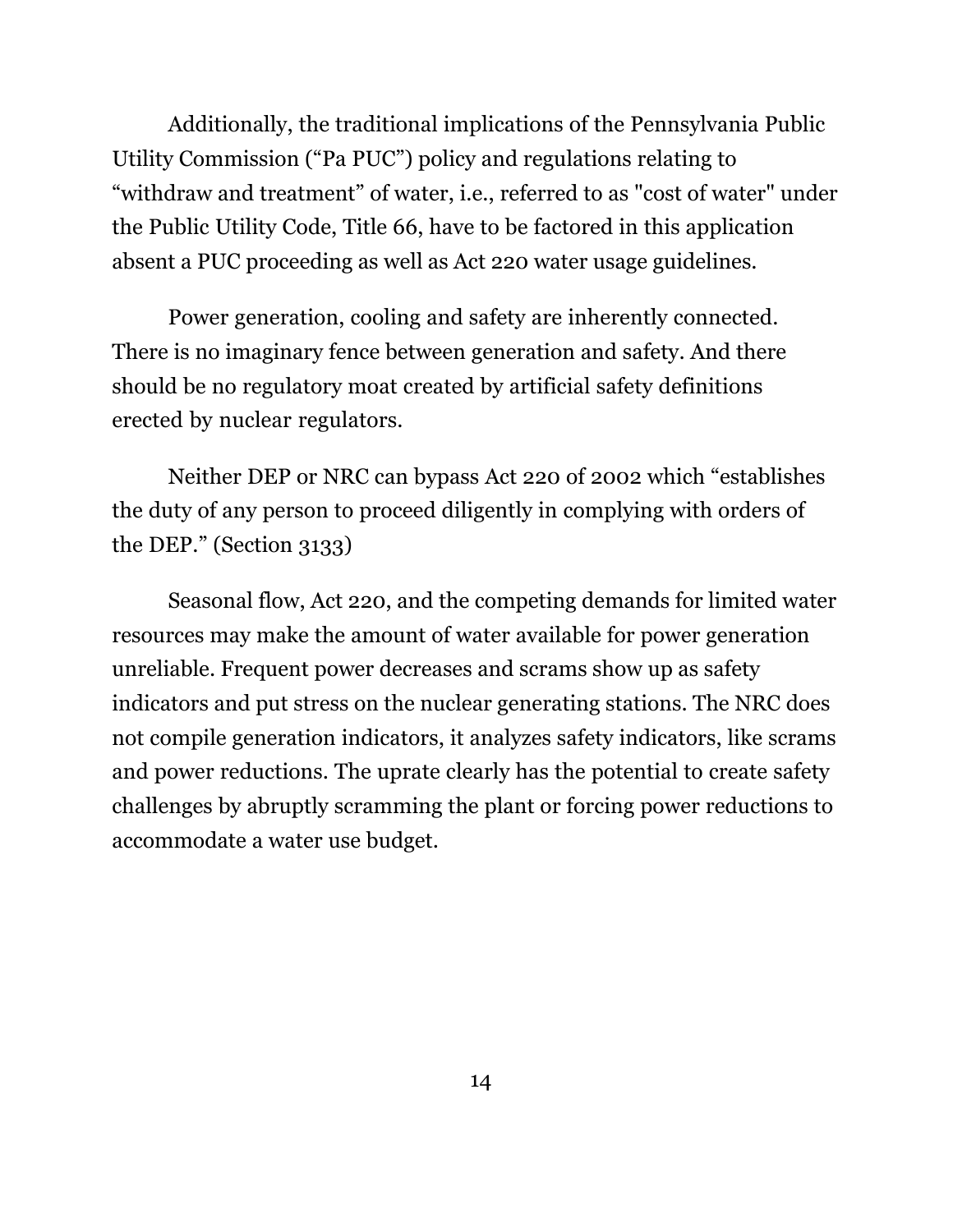# V. The NRC Staff's Draft Safety Evaluation is Replete with Assumptions, Generalizations and Delayed Compliance Deadlines.

The Federal Register Notice ("FR" or "the Notice") is populated with general, unqualified and vague assumptions and statements posited as empirical data.

The plant's cooling towers are not "routinely used" (see "Aquatic Resource Impacts''); and, are not planned to be ''routinely used'' during and after implementation of the EPU. Therefore, consistent with the discussion in NUREG–1437, Supplement 10, Section 2.2.8.4, ''Visual Aesthetics and Noise,'' there should not be any significant impacts from the EPU, such as icing, fogging, plume, or noise impacts from the operation of cooling towers."

Please define and quantify the terms "plume" and "routinely." (FR, p. 18075)

The Federal Register projected, "Once the EPU has been implemented, water consumption for plant cooling will not significantly change from pre-EPU operation." (FR, p. 18075)

Please define and quantify current and post water consumption levels and define the term "significantly."

"If the proposed EPU is approved and is implemented, PBAPS is predicted to have a slightly larger and hotter mixing zone than pre-uprate conditions during full flow and capacity." (FR, p. 18079)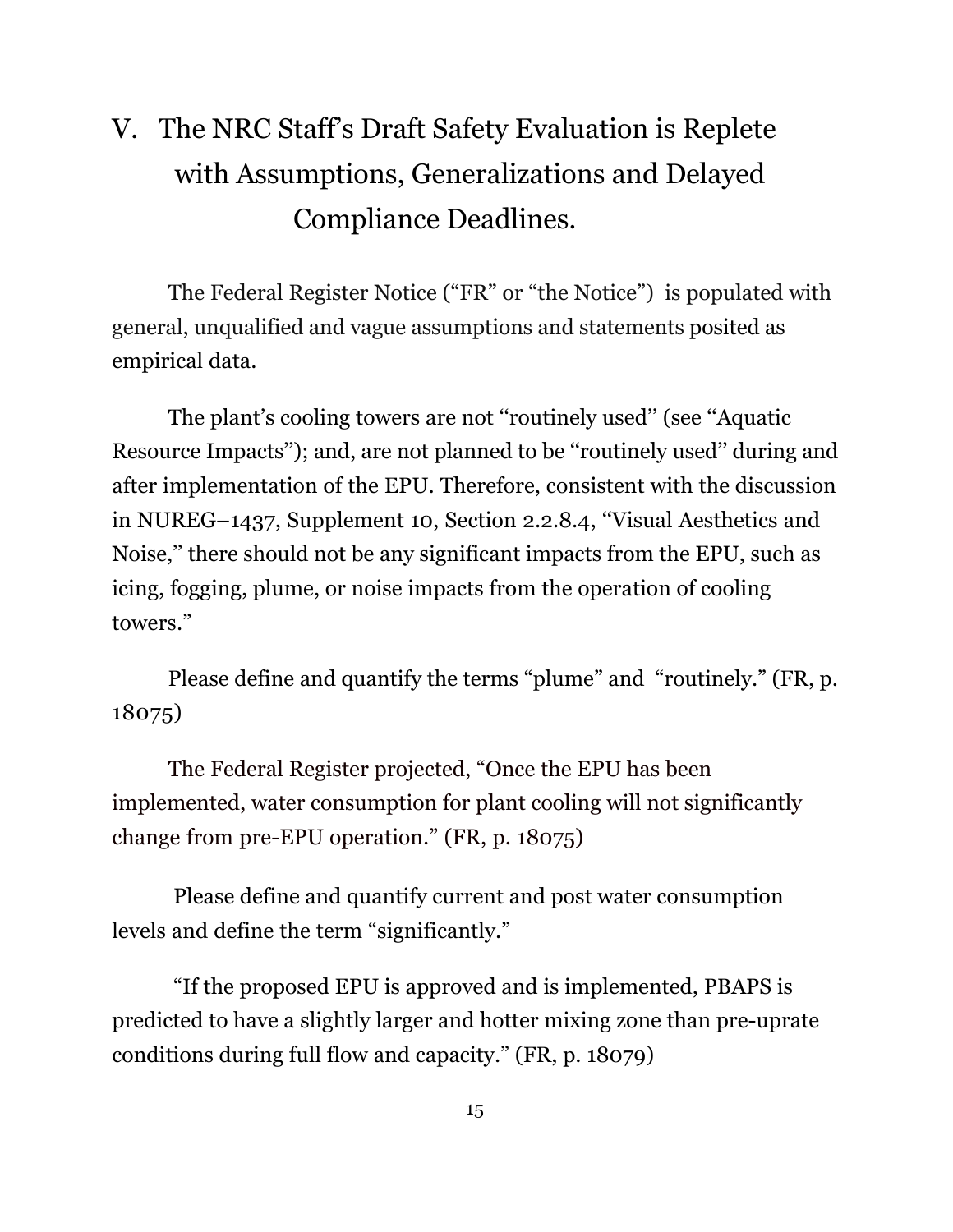Please define and quantify "slightly larger" and "hotter mixing zone."

"The NRC staff anticipates that PBAPS will continue to operate post-EPU in full compliance with the requirements of the PADEP. The PADEP would evaluate PBAPS compliance with its individual wastewater facility permit. "(FR, p. 18079)

How does the NRC measure and verify "anticipation?"

"The potential impacts to aquatic resources from the proposed action could include impingement of aquatic life on barrier nets, trash racks, and traveling screens; entrainment of aquatic life through the cooling water intake structures and into the cooling water systems; and effects from the discharge of chemicals and heated water." (FR, p. 18075)

The NRC staff concluded in NUREG–1437, Supplement 10, Section 4.1.3, ''Impingement of Fish and Shellfish;'' that, during the continued operation of PBAPS, the potential impacts caused by the impingement of fish and shellfish on the debris screens of the cooling water intake system would be small (i.e., not detectable or so minor that they will neither destabilize nor noticeably alter any important attribute of the resource) and that impingement losses would not be great enough to adversely affect Susquehanna River aquatic populations."

The NRC staff also concluded in NUREG–1437, Supplement 10, Section 4.1.3, "that, in the early life stages in the cooling water system, the potential impacts of entrainment of fish and shellfish would be small, and that there are no demonstrated, significant effects to the aquatic environment related to entrainment."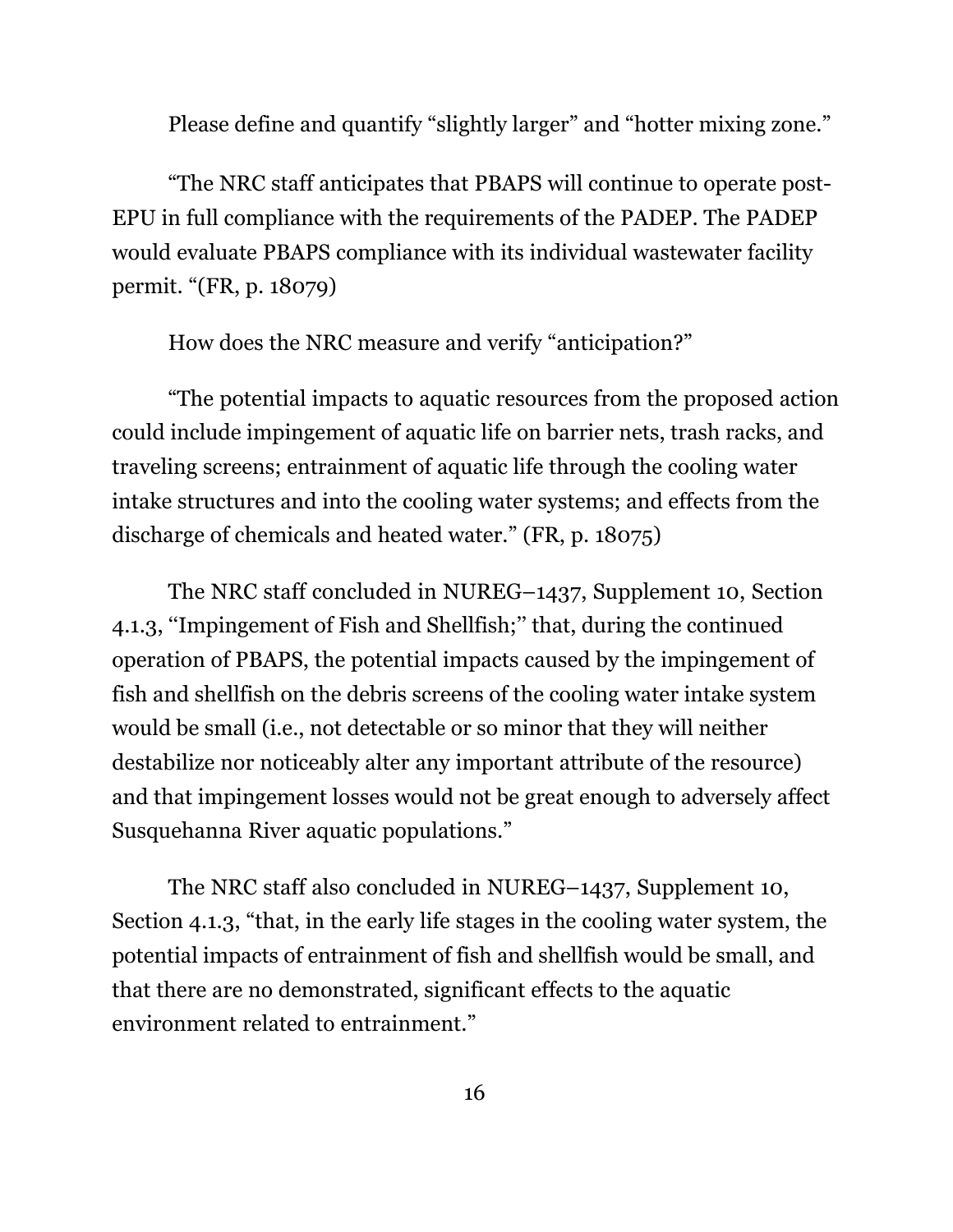**The NRC provided no empirical data to support environmental impact conclusions,and ignored the aggregate impact of three EPUs implemented since the initial license was grante**d.

The staff also failed to define and quantify "alter," "so small, or "significant impact."

**Staff's conclusions relating to "Aquatic Resource Impacts" are based on ongoing studies and appears to comingled and mix assumes station conditions under the grandfathered NPDES permit**:

However,this conclusion was made assuming station conditions under the previous NPDES permit... After the study is completed and based on the study results, Exelon will submit to PADEP an application to modify the NPDES permit. These modifications may include actions to manage the thermal discharge under EPU conditions. For any such future modifications, the PADEP must, in accordance with Section 316(a) of the Clean Water Act, ensure thermal effluent limitations assure the protection and propagation of a balanced indigenous community of shellfish, fish, and wildlife in and on Conowingo Pond." (FR, 18706)

 **The conclusions stated under "Aquatic Resource Impacts" may not be consistent with EPA 316 (b), and are based on a dated NPDES permit, and the NRC is allowing delayed implementation of to Peach Bottom based on pending statutes**. (FR, p. 18075).

Why are DEP and the NRC granting waivers based on outdated assumptions, data and studies to be concluded at a later date?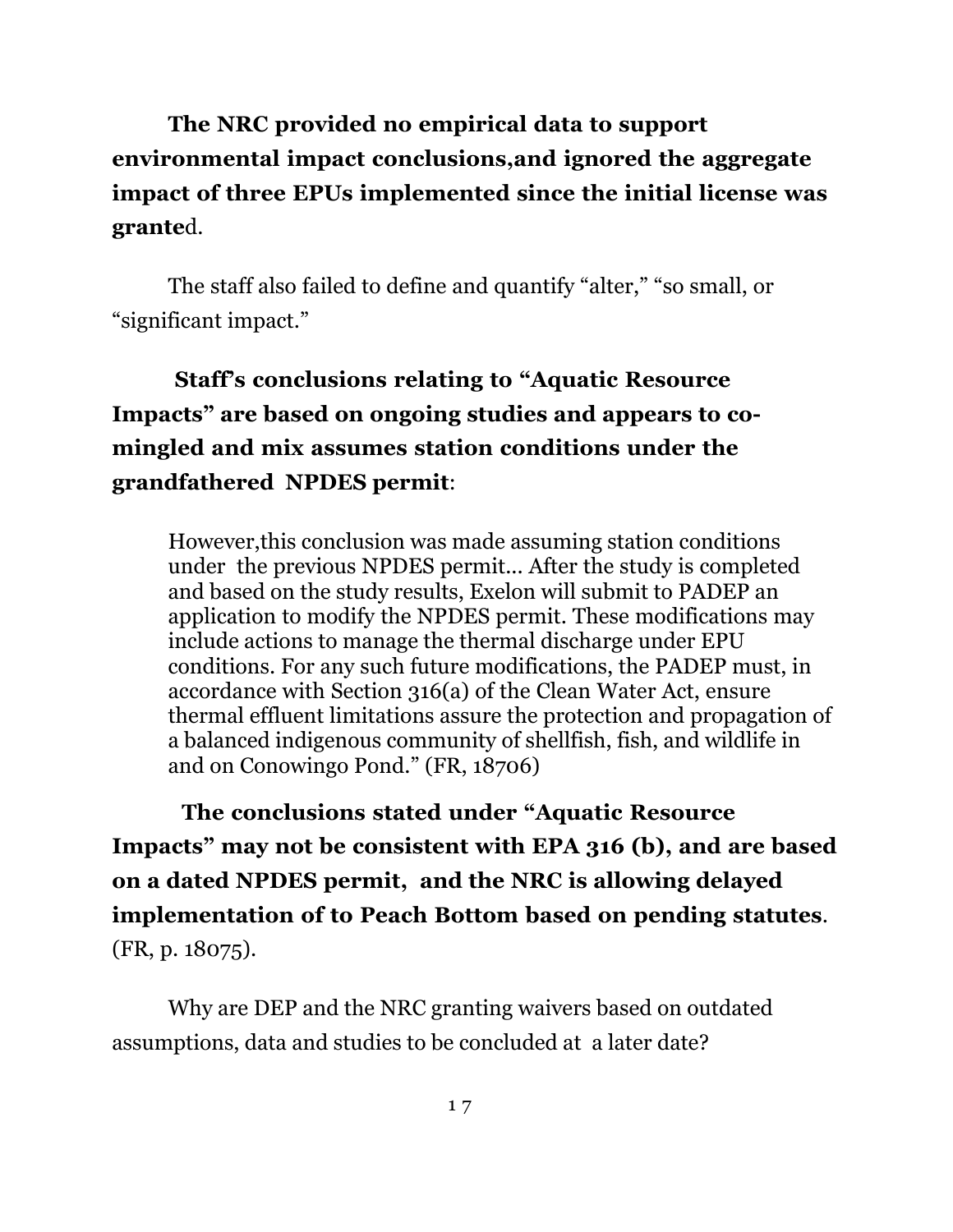The NRC conclusions are also inconsistent with the historical facts on the ground as enumerated in the discussed under III. Peach Bottom's Environmental Impacts on the Susquehanna River Basin, pp. 6-10.

Regarding the potential impacts of thermal discharges, in NUREG–1437, Supplement 10, Section 4.1.4, ''Heat Shock,'' the NRC staff concluded that the "impacts are small and that the heated water discharged to Conowingo Pond does not change the temperature enough to adversely impact balanced, indigenous populations of fish and wildlife." (FR, pp. 18075-10876).

 What are the small impacts and why did the EPA, the NRC and the SRBC accept a generic rather than a site specific evaluation? Has the EPA, the NRC or SRBC anticipated or projected impacts after the "renewed license period..."? If the period is more than 15 years, please explain how this time period has been exempted by SRBC regulations.

 Additionally, the NRC failed to explain how the intake structure is designed to reduce the impingement and entrapment of aquatic organisms, and how this design comports with 316 (b).

 Moreover, the NRC has "generically" determined that the "effects from discharge of chlorine or other biocides, as well as accumulation of contaminants in sediments or biota, would be small for continued operations during a renewed license period at all plants as discussed in Section 4.5.1.1, ''Surface Water Resources, Discharge of Biocides, Sanitary Wastes, and Minor Chemical Spills,'' of the ''Generic Environmental Impact Statement for License Renewal of Nuclear Plants,'' NUREG–1437, Volume 1, Revision 1, dated June 2013." (ADAMS Accession No. ML 13106A241). (FR, p. 18076)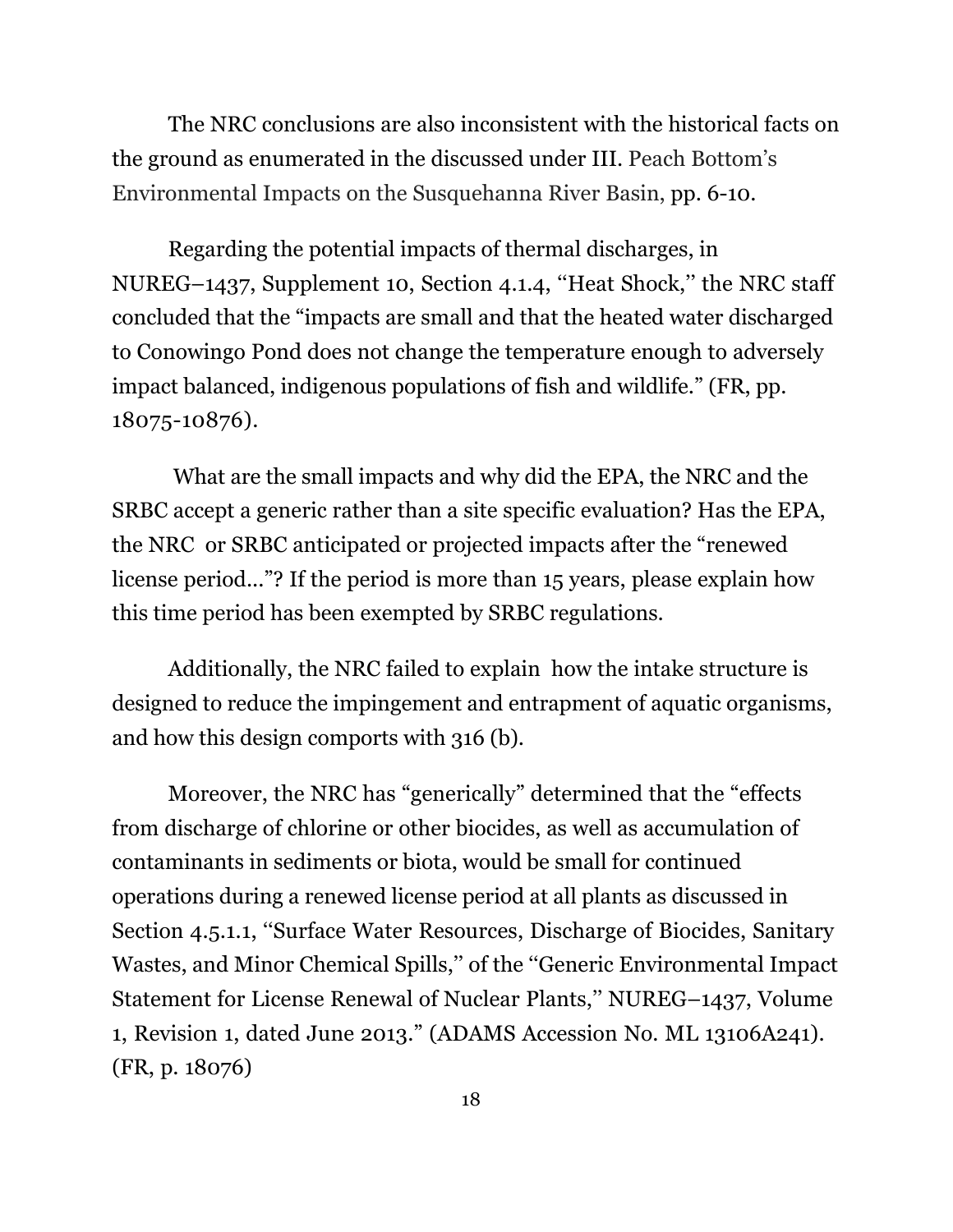What and where are the plan(s) to confirm and monitor what and how much "chemical effluents [are] discharged"? How are regulatory agencies going to monitor the changes or quantify or type of discharges?

The DEP and the NRC failed quantify site-specific aquatic challenges, and invasive species challenges based on the documented challenges that currently exist in the Susquehanna River.

The DEP confirmed that zebra mussel adults and juveniles have been found in Goodyear Lake, the first major impoundment on the Susquehanna River's main stem below Canadarago Lake in New York. Zebra mussels are an invasive species posing a serious ecological and economic threat to the water resources and water users downstream in the river and Chesapeake Bay. On June 19, 2007, zebra mussels were discovered in Cowanesque Lake, Tioga County. This marks the first time zebra mussels have been discovered in the area.

"In 2002, the first report of zebra mussel populations in the Chesapeake Bay Watershed were reported from Eaton Reservoir in the headwaters of the Chenango River, a major tributary to the Susquehanna River in New York. A short time later, zebra mussels also were found in Canadarago Lake, a lake further east in the Susquehanna main stem headwaters. Now, through DEP's Zebra Mussel Monitoring Network, reports were received that both zebra mussel adults and juveniles, called veligers, have made their way down to the Susquehanna main stem headwaters." (Pa DEP, *Update*, July 16, 2004)

 Zebra mussels, like Asiatic clams, shad and other biological fouling, can invade the Peach Bottom Atomic Power Station from the Chesapeake Bay or Susquehanna River.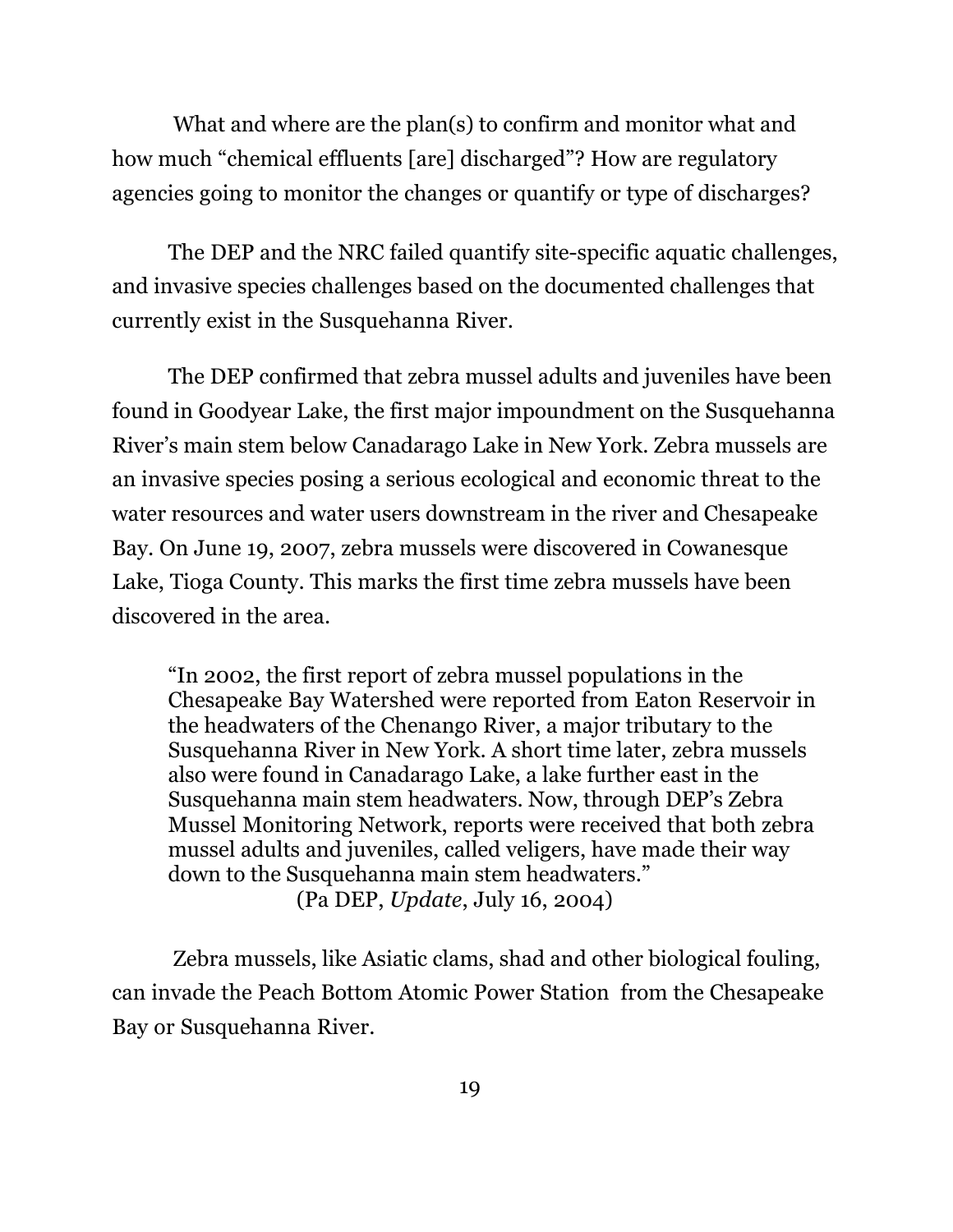Zebra mussels have been discovered at the Susquehanna Steam Electric Station's fail-safe water supply in Cowanesque Lake and noted: "There is no evidence zebra mussels have been found in anywhere in the vicinity of the SSES..." But the NRC acknowledges the "SRBC requirement that the SSES compensate consumptive water use during river low-flow conditions by sharing the costs of the Cowanesque Lake Reservoir, which provides river flow augmentation source.

In recent years, Algae blooms recently "caused continuous clogging of multiple strainers of all pumps in TMI the intake structure; including: the two safety related DR pumps, all three safety related NR pumps, and all three non-safety related secondary river pumps." (NRC IR 05000289/2006004, p. 7.)

Neither DEP, NRC or SRBC addressed health, safety and structural challenges caused by micro fouling versus macro fouling, micro biologically influenced corrosion, algae blooms, biofilm's disease causing bacteria such as Legionella and listeria, the difficulty in eliminating established biofilms, oxidizing versus non- oxidizing biocides, chlorine versus bleach, alkaline versus non-alkaline environments, possible decomposition into carcinogens, and the eastward migration of Asiatic clams, zebra mussels and the anticipated arrival quagga mussels.

NRC staff noted the limitation of the inspection protocol and "requested that licensees establish a routine inspection and maintenance program to ensure that corrosion, erosion, protective coating failure, silting, and biofouling/tube plugging cannot degrade the performance of the safety-related systems supplied by service water. These issues relate to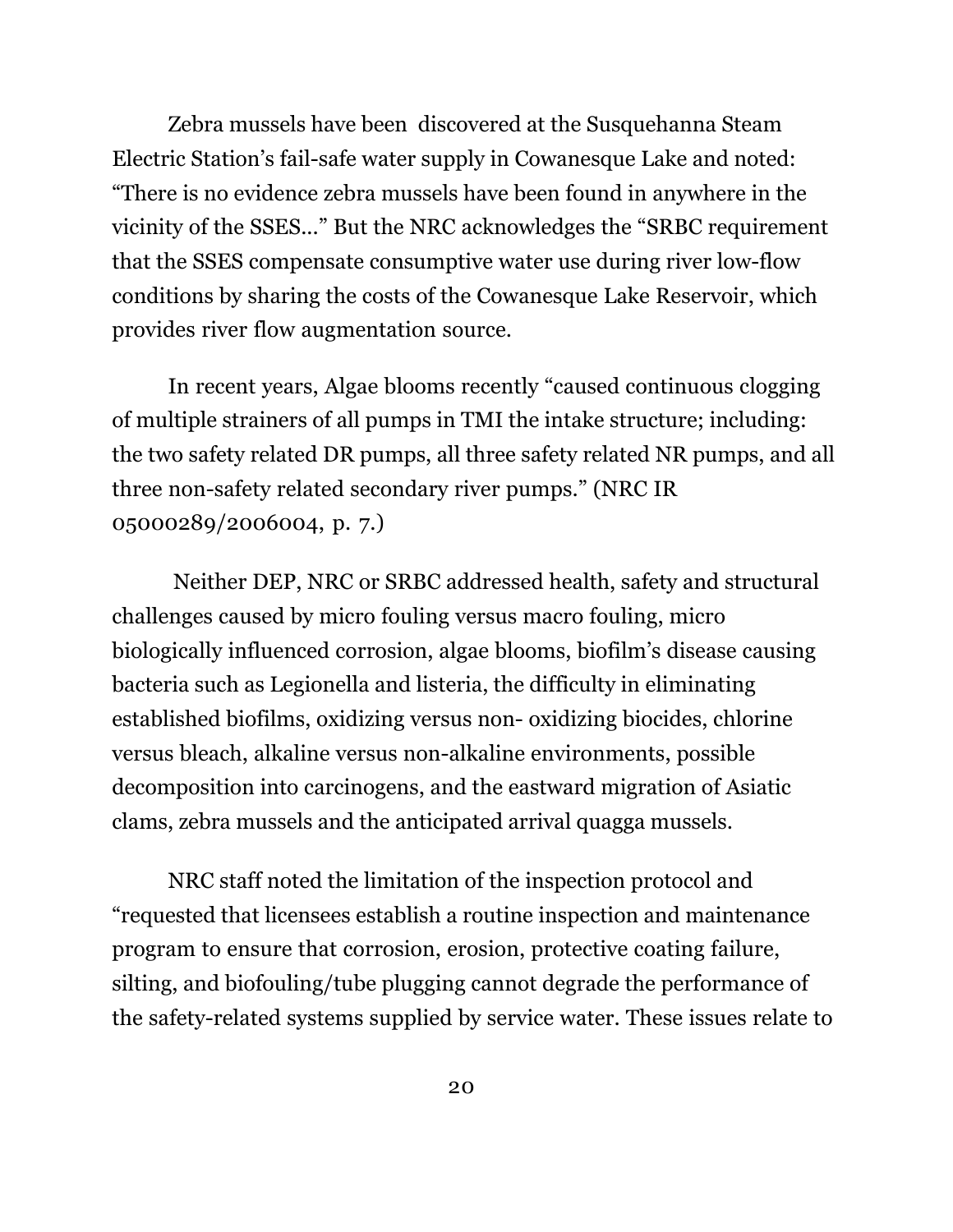the evaluation of safety-related heat exchangers using service water and whether they have the potential for fouling, thereby causing degradation in performance, and the mandate that there exist a permanent plant test and inspection program to accomplish and maintain this evaluation."

"The regulations in 10 CFR 50.36, set forth NRC requirements related to the content of TSs. Pursuant to 10 CFR 50.36, TSs are required to include items in the following five specific categories: (1) safety limits, limiting safety system settings, and limiting control settings; (2) limiting conditions for operation (LCOs); (3) surveillance requirements (SRs); (4) design features; and (5) administrative controls. **The regulation does not specify the particular requirements to be included in a plant's TSs.** (NRC, "Peach Bottom Atomic Power Station, Unit 2 & 3, Issuance of Amendment Re: Revise Normal Heat Sink Operability Requirement", Tag Nos. M9805 & M98906, June 5, 2014).

The NRC identified the need for biological and thermal studies. When are the biological and thermal studies going to be completed? Why would the DEP the NRC approve an uprate prior to the completion of the studies? Why is NPDES compliance being delayed until after the uprate is implemented?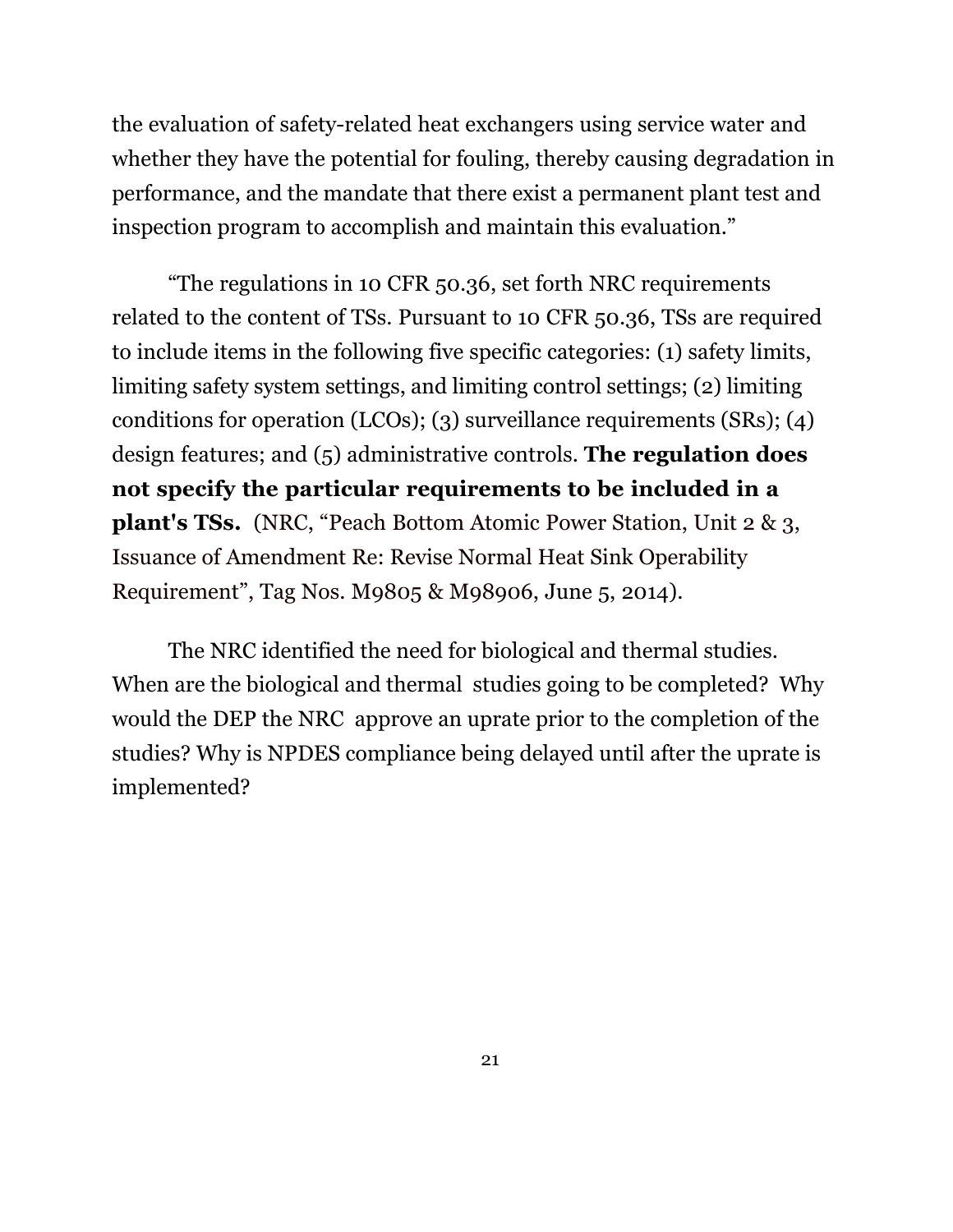## VI: Miscellaneous:

The census data - which is 4.5 years old **-** fails to factor household incomes as it relates to proximate buying power, the Consumer Price Index, commuter times and property taxes. The census data completely ignores fishing and hunting seasons, migrant worker populations and special population including the Amish, Old Order Mennonites and recreational visitors in southern Lancaster and York Counties.

It appears the NRC completely bypassed by the York County Planning Commission. The Commission considers all social, economic, historical, and environmental aspects of projects impact the region.

 The U.S. Fish and Wildlife Service has many interests in the relicensing of Conowingo, Muddy Run and Peach Bottom, including the "general health of living resources in the pond and in Conowingo's tail waters; impacts of Conowingo hydropower generation schedule on downstream resources, anadromous fish restoration and safe upstream and downstream passage of fish (especially diadromous species including eels); and the impact of water development projects on aquatic resources (e.g., egg and larvae impingement at water intakes, stream side development, endangered species issues)."("Conowingo Pond Management Plan," *Publication No. 242, p. 76,* June 2006.)

Did the U.S. Fish and Wildlife Service review Exelon's proposed Extended Power Uprate?

The draft SER also assumes the States of Delaware and Maryland do not exist.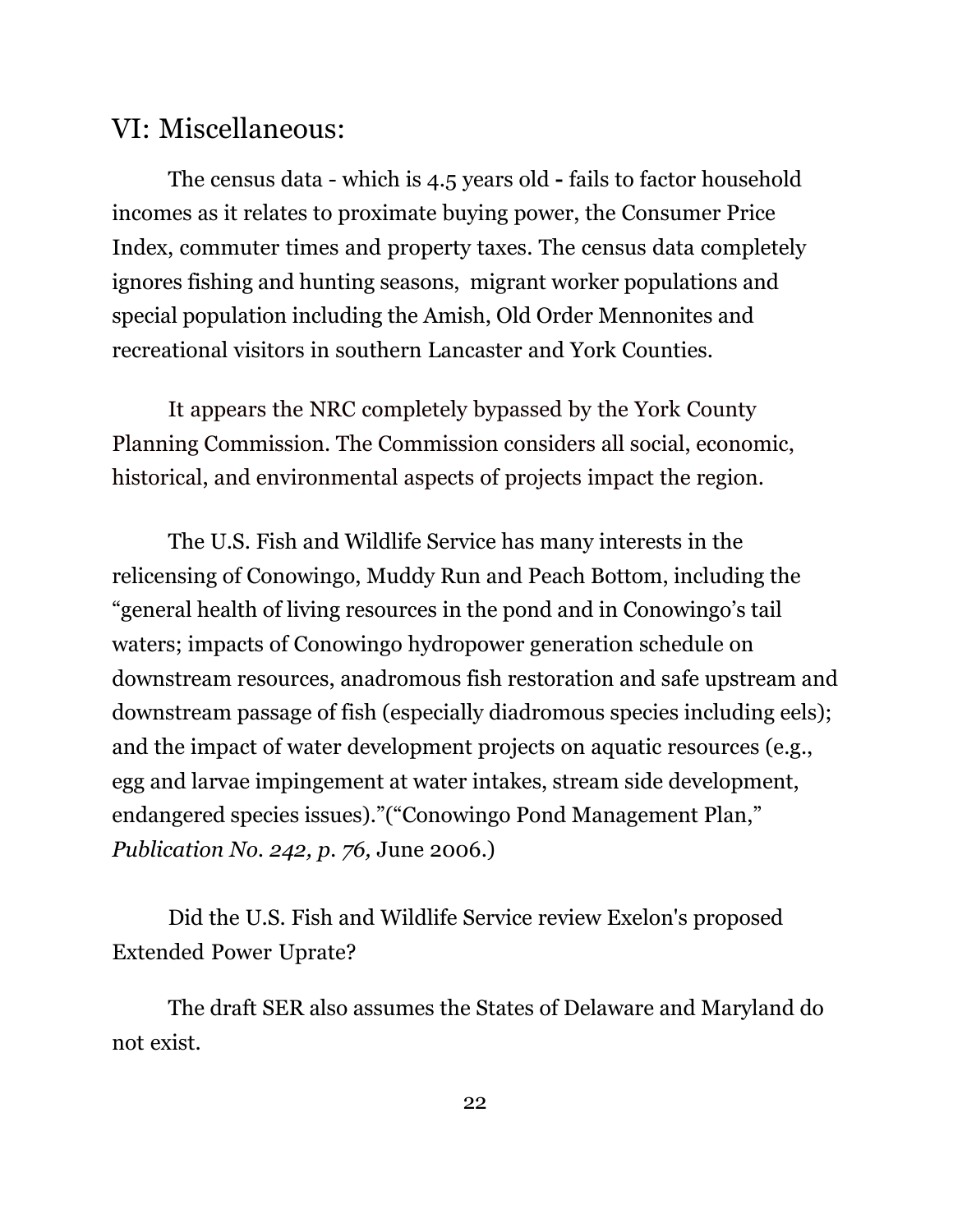There was no discussion of significant historic assets within 50 miles of Peach Bottom including but not limited to: Camp David, the Eisenhower Farm, the First American Capital in York, Gettysburg National Park, Harley-Davidson, Hershey Chocolate, the Pennsylvania Historical and Museum Commission sites and Underground Railroads sites.

No physical changes for radioactive waste disposal were noted which is a strange omission since the NRC approved Peach Bottom as the storage site for Limerick's low-level radioactive waste. Exelon applied to amend Peach Bottom's license in early 2010 to accept low level radioactive waste from Limerick. Exelon can keep the Limerick waste at Peach Bottom for as long as it wants according to NRC spokesman Neil Sheehan sated. "As time goes on, however, the plant may face capacity issues and will need to look for disposal options." (*York Daily Record*, June 1, 2011)

Peach Bottom hosts almost 2,000 tons high level radioactive waste in spent fuel pools and dry casks. The EPU will increase the volume and activity of radioactive solid waste by approximately 14%.

In March 2012, the NRC ordered Peach Bottom Unit 3 to install instrumentation to monitor conditions inside the spent fuel pools also ordered plants owners to develop mitigation strategies to provide assurance of adequate cooling of reactor cores and spent fuel pools when permanent electrical supplies are unavailable for indefinite periods.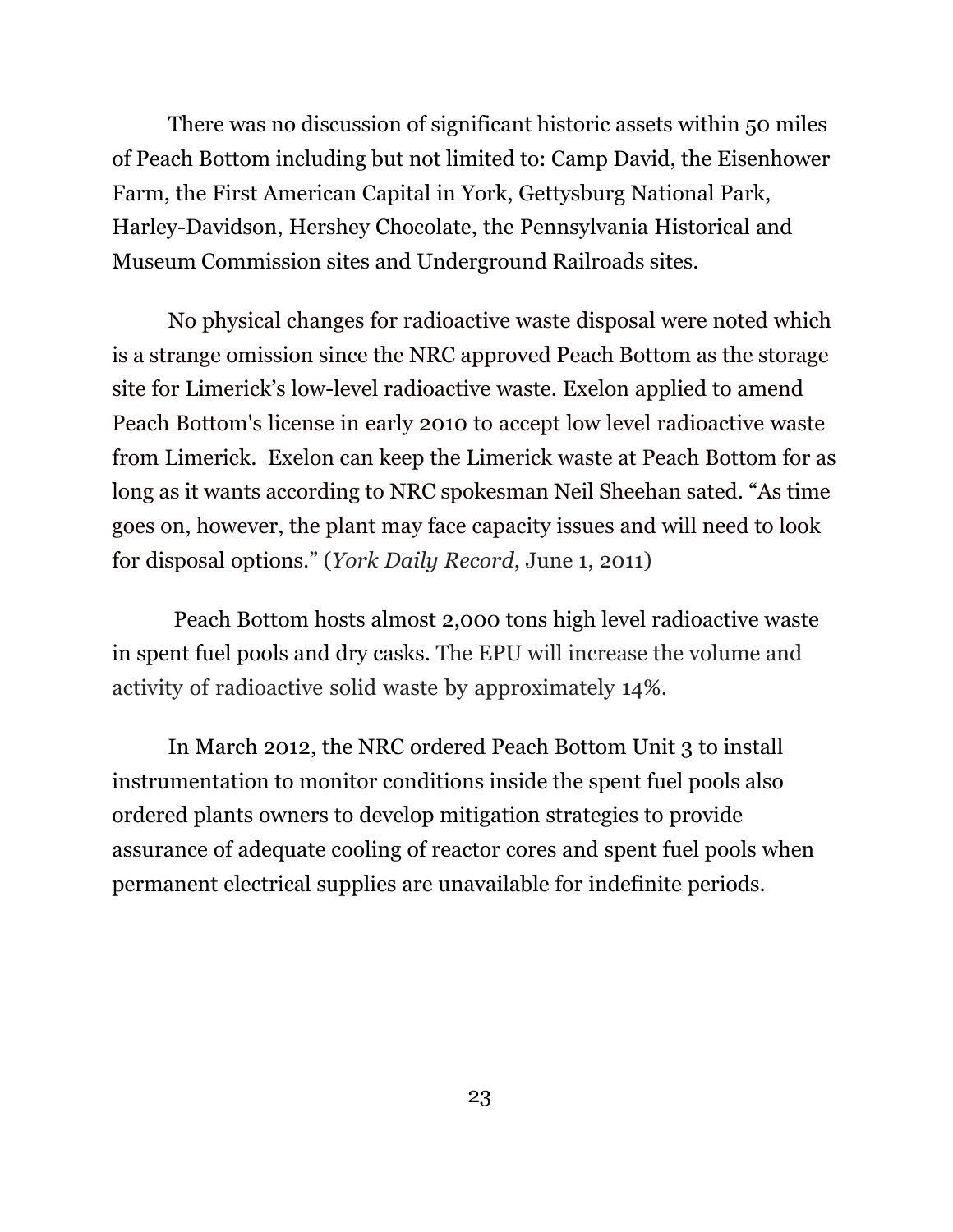# VII. Finding of No Significant Impact.

On page 18073, the Summary - which is actually conclusion:

The U.S. Nuclear Regulatory Commission (NRC) is considering issuance of amendments to Renewed Facility Operating License Nos. DPR–44 and DPR–56, issued to Exelon Generation Company, LLC (Exelon, the licensee), for operation of the Peach Bottom Atomic Power Station (PBAPS), Units 2 and 3, located in York and Lancaster Counties, Pennsylvania. The proposed amendments would authorize an increase in the maximum reactor power level from 3514 megawatts thermal (MWt) to 3951 MWt. The NRC staff is issuing a final Environmental Assessment (EA) and final Finding of No Significant Impact (FONSI) associated with the proposed license amendments.

Later on page 18082, the NRC restates its summary in the Findings of

No Significant Impact.

The NRC is proposing to amend Renewed Facility Operating License Nos. DPR–44 and DPR–56 for PBAPS, Units 2 and 3. The proposed amendments would authorize an increase in the maximum reactor power level from 3514 MWt to 3951 MWt. The NRC has determined not to prepare an Environmental Impact Statement for the proposed action. The proposed action will not have a significant effect on the quality of the human environment because, amending the licenses with the higher maximum reactor power level, will not result in any significant radiological or non- radiological impacts. Accordingly, the NRC has determined that a Finding of No Significant Impact (FONSI) is appropriate. The NRC's Environmental Assessment (EA), included in Section II above, is incorporated by reference into this finding.

The publication was dated March 31, 2014. Six weeks later, the Peach Bottom nuclear plant was placed on the NRC's priority list of 10 nuclear plants in the Central and Eastern United States that have to do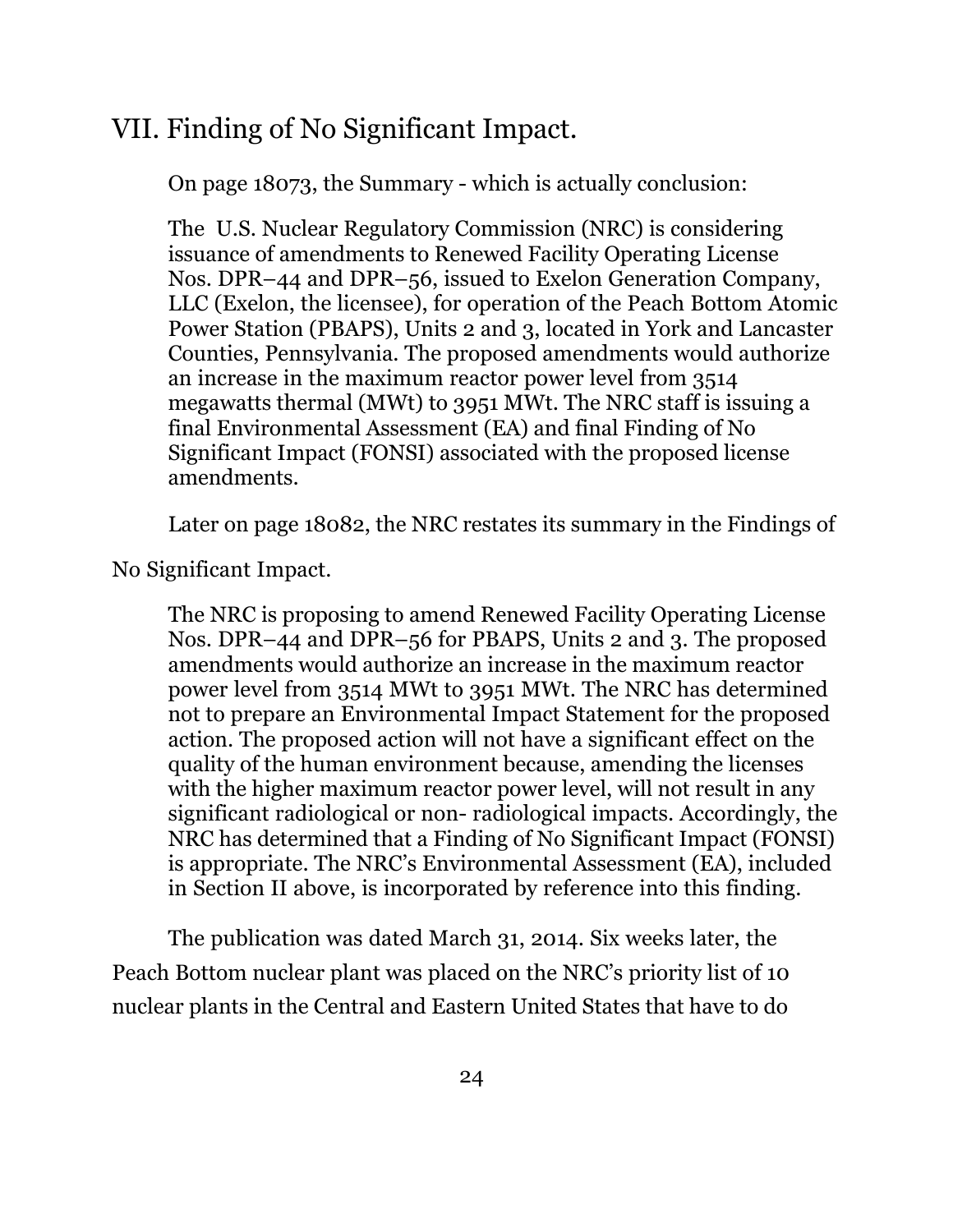more detailed risk evaluation from an earthquake. Peach Bottom was chosen for an expedited evaluation based on updated information about the possibility of localized earthquakes. If ground movement from the an earthquake based on the new information exceeds what was used when the plant was designed, Peach Bottom will have to conduct a detailed analysis to determine any changes in accident risk from a quake by December, 2014. Exelon will have to complete an "expedited approach" review to evaluate and reinforce key core cooling equipment to make sure the plant could safely shutdown if a quake hit at the level now considered possible.

Paradoxically, a sliding scale of standards was applied to on June 3, 2014, relating to the relicensing of the Muddy Run is also owned and operated by Exelon. The 800 MWt hydroelectric station is located on the eastern shore of the Conowingo Pond on the Susquehanna River in Lancaster County. The project has operated since 1966.

The Department of Environmental Protection announced that it has issued a water quality ("WQ") certification for the continued operation and maintenance of Exelon's Muddy Run hydroelectric project in Martic and Drumore Townships in southern Lancaster County.

Pennsylvania WQ certification is required for relicensing by the Federal Energy Regulatory Commission for projects like the Muddy Run Project under the Federal Power Act. WQ certifications are authorized under the Federal Clean Water Act, the Pennsylvania Dam Safety and Encroachments Act and the Pennsylvania Clean Streams Law.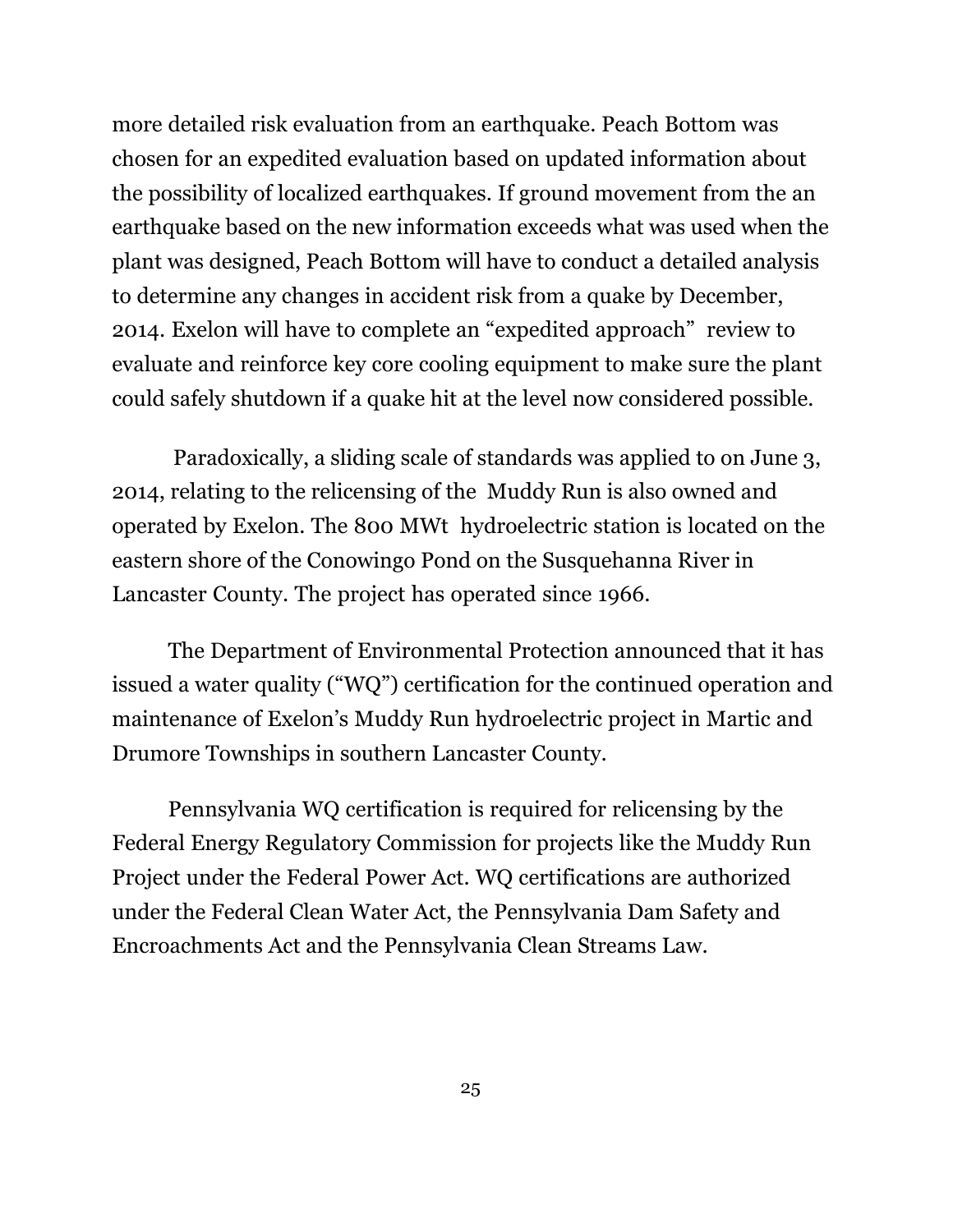The hydro plant that is owned by Exelon and produces 22.4% of the electricity of its nuclear sibling agreed to make substantial commitments to mitigating the aquatic resource impacts of the project. While DEP and the NRC gave Exelon a free pass on the EPU at Peach Bottom, the same company acknowledged that in order for the Muddy Run project to continue operation and to minimize the effects of the facility on aquatic resources, Exelon had to agree to:

• Provide \$500,000 per year for 16 years for agricultural pasture and barnyard best management practices to address sediment introduction and other habitat improvement projects, such as stream improvement projects, riparian buffers and small dam removal in Lancaster and York counties.

• Provide a version of Exelon's computer model for evaluating river flows on the Lower Susquehanna River to the Susquehanna River Basin Commission.

• Provide \$8 million over 16 years by Exelon to the Lancaster and York County conservation districts.

In contrast, the NRC is entertaining a request by Exelon's to postpone flood reevaluation for peach Bottom 2 & 3 - due on March 12, 2014 - **until March 12, 2015.** Exelon discussed the milestones for completion of the flooding hazard reevaluation as follows in a letter to the NRC on March 12, 2104.

 a) Complete recalibration of the watershed model by the end of May 2014.

b) Complete development of the scenarios for the Probable Maximum Flood at PBAPS, Units 2 and 3, by the end of July 2014.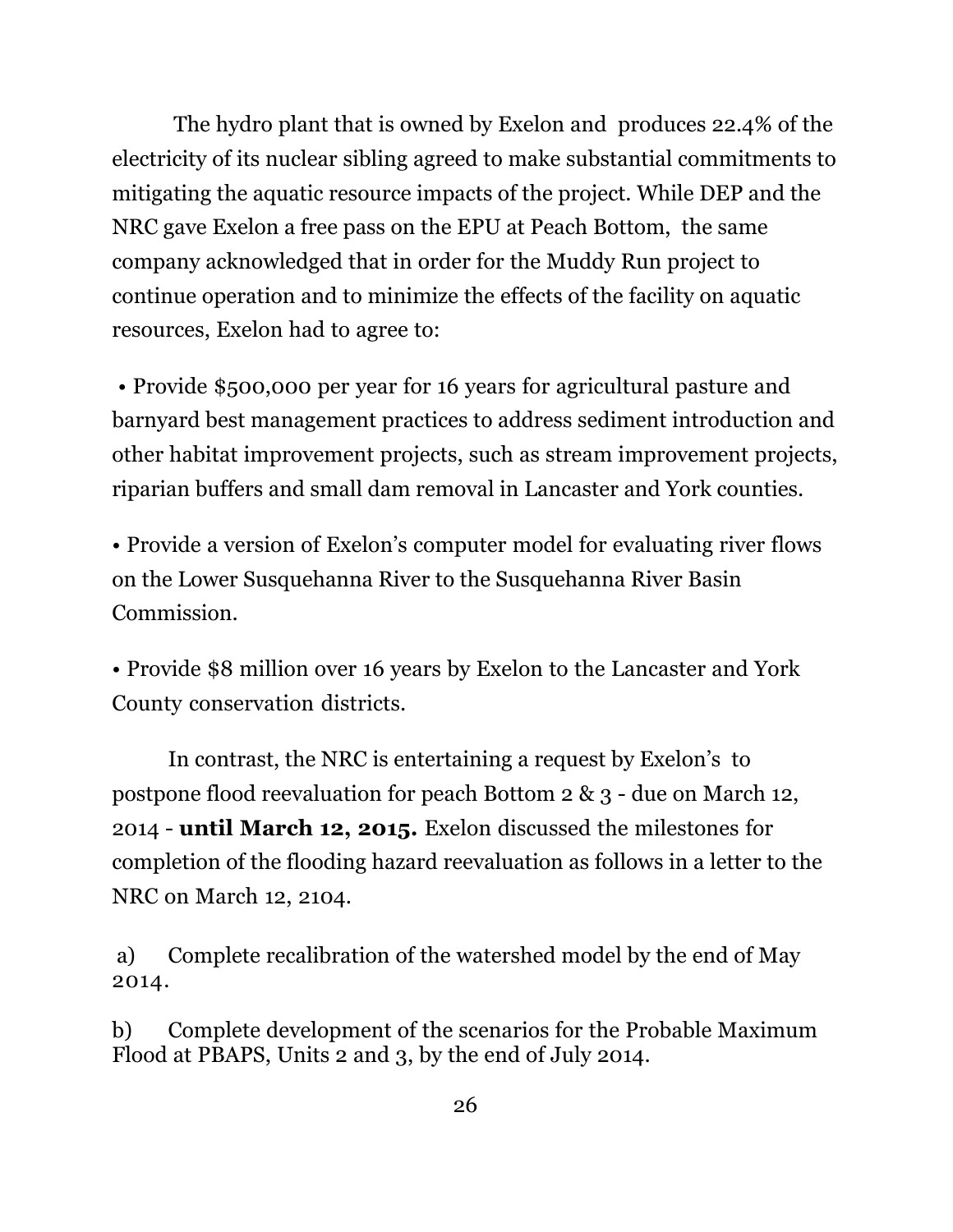c) Complete the calculations of flood levels and associated effects based on Appendix H to NUREG/CR-7046, "Design-Basis Flood Estimation for Site Characterization at Nuclear Power Plants in the United States of America," by the end of December 2014.

d) Start internal Exelon review of the PBAPS flooding hazard reevaluation in mid-January 2015.

e) Submit PBAPS flooding hazard reevaluation to the NRC by March 12, 2015.

(NRC, Richard B. Ennis, Senior Project Manager Plant Licensing Branch 1- 2 Division of Operating Reactor Licensing Office of Nuclear Reactor Regulation, May 21, 2014)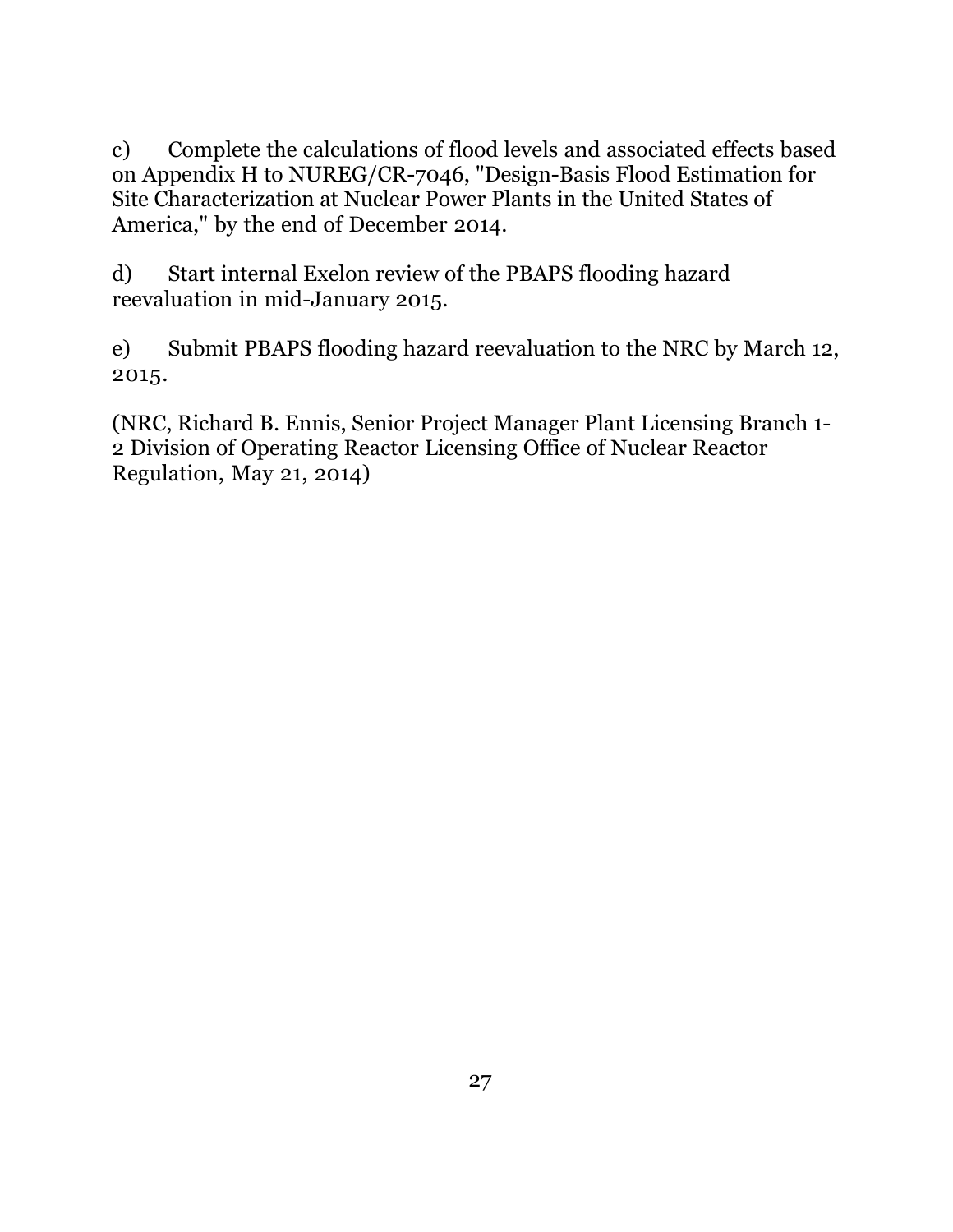## VIII. Conclusions:

Power generation, cooling and safety are inherently connected. There is no fence between generation and safety. And there should be no regulatory moat created by artificial safety definitions erected by nuclear generators. The lack of regulatory coordination establishes a deleterious precedent, and constitutes *de facto* approval of grandfathered and outdated regulations.

Even more baffling are the regulatory moats that federal and state agencies erect to protect rigid and exclusive zones of interest. This type of laissez-faire regulatory behavior gives rise to undesired corporate behaviors such as "grandfathering" and "back fits," deterioration of monitoring equipment, time delays causing avoidable leaks, and waivers for monitoring wells."

Populations long the Susquehanna River are potentially impacted by contaminated water, liquid-release exposure pathways, irrigated crops and external exposure during recreational activities.

The Final Safety Evaluation analysis must factor the entire Peach Bottom Region which includes Delaware, Maryland and Pennsylvania and the Chesapeake Bay - largest estuary in North America.

The NRC staff must also review dated and delayed submissions, reconcile "grandfathered" regulations and clarify general and vague assumptions.